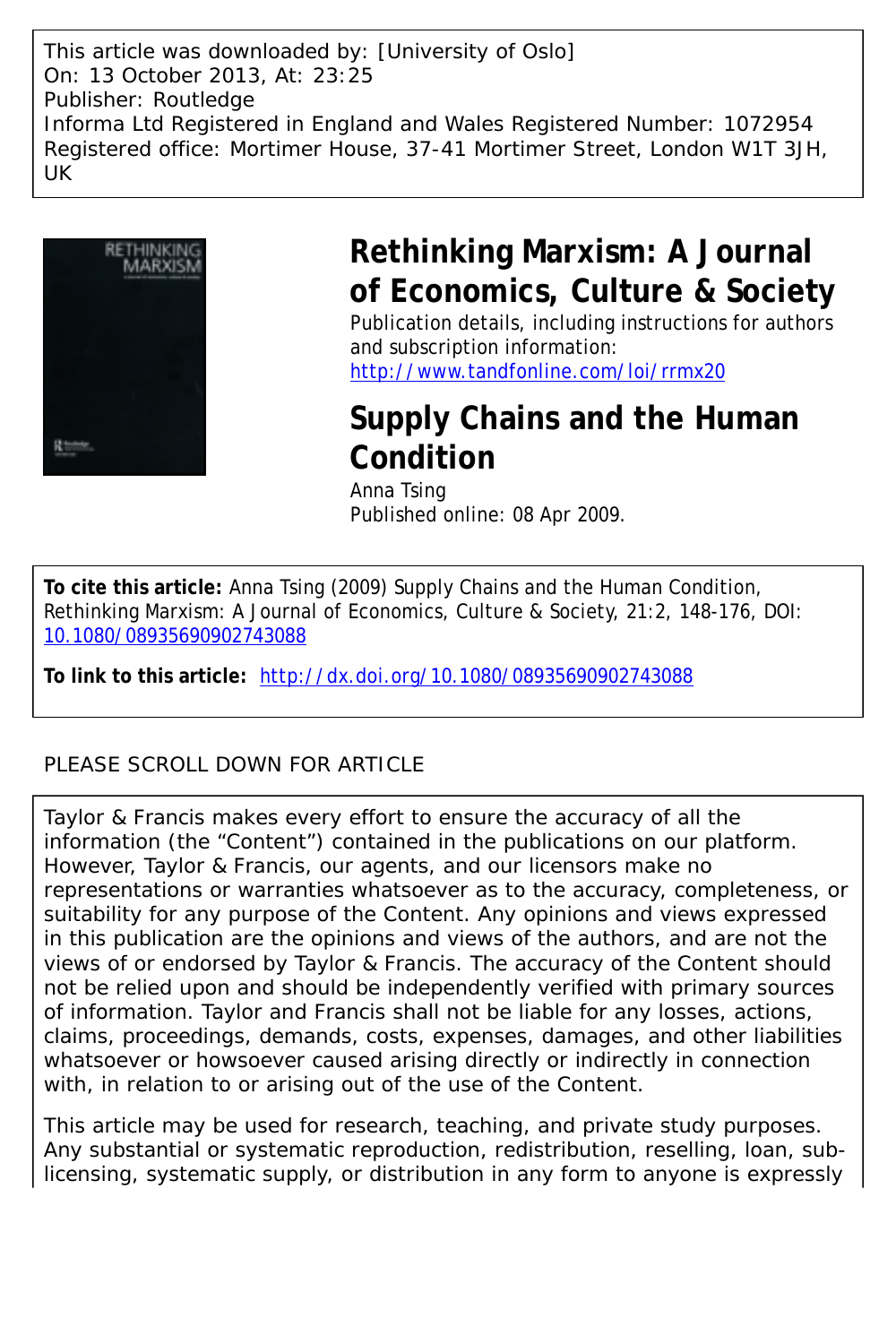forbidden. Terms & Conditions of access and use can be found at [http://](http://www.tandfonline.com/page/terms-and-conditions) [www.tandfonline.com/page/terms-and-conditions](http://www.tandfonline.com/page/terms-and-conditions)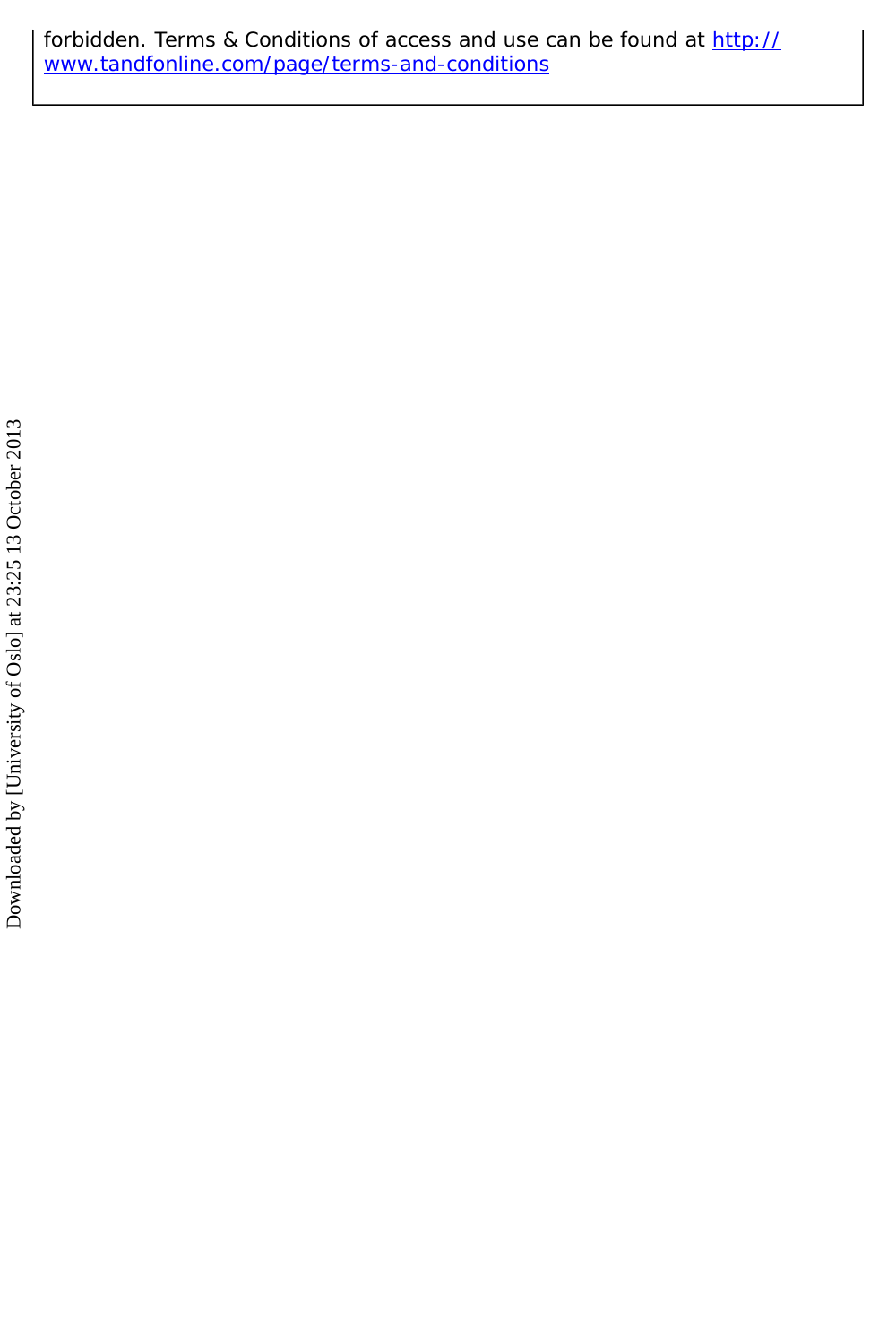## Supply Chains and the Human Condition

### Anna Tsing

This article theorizes supply chain capitalism as a model for understanding both the continent-crossing scale and the constitutive diversity of contemporary global capitalism. In contrast with theories of growing capitalist homogeneity, the analysis points to the structural role of difference in the mobilization of capital, labor, and resources. Here labor mobilization in supply chains is the focus, as it depends on the performance of gender, ethnicity, nationality, religion, and citizenship status. The article uses the concept of figuration to show how difference is mobilized within supply chains, and to point to the importance of tropes of management, consumption, and entrepreneurship in workers' understandings of supply chain labor. These tropes make supply chains possible by bringing together self-exploitation and superexploitation. Diversity is thus structurally central to global capitalism, and not decoration on a common core.

Key Words: Supply Chains, Cultural Diversity, Global Capitalism, Figuration of Labor, Exploitation

Nike products are manufactured in factories owned and operated by other companies. Out-sourcing, as it is commonly called, is pervasive in our industry. Nike's supply chain includes more than 660,000 contract manufacturing workers in more than 900 factories in more than 50 countries, including the United States. The workers are predominantly women, ages 19–25. The geographic dispersion is driven by many factors including pricing, quality, factory capacity, and quota allocation. ... With such cultural, societal and economic diversity, our supply chain is not only large, but complex and ever-changing, making compliance standards and assurance, as suggested by our Code of Conduct, and precise progress measurement extremely difficult.

 $-Mike$  Web site

This essay argues that an analysis of supply chain capitalism is necessary to understand the dilemmas of the human condition today. Supply chain capitalism here refers to commodity chains based on subcontracting, outsourcing, and allied arrangements in which the autonomy of component enterprises is legally established even as the enterprises are disciplined within the chain as a whole. Such supply chains link ostensibly independent entrepreneurs, making it possible for commodity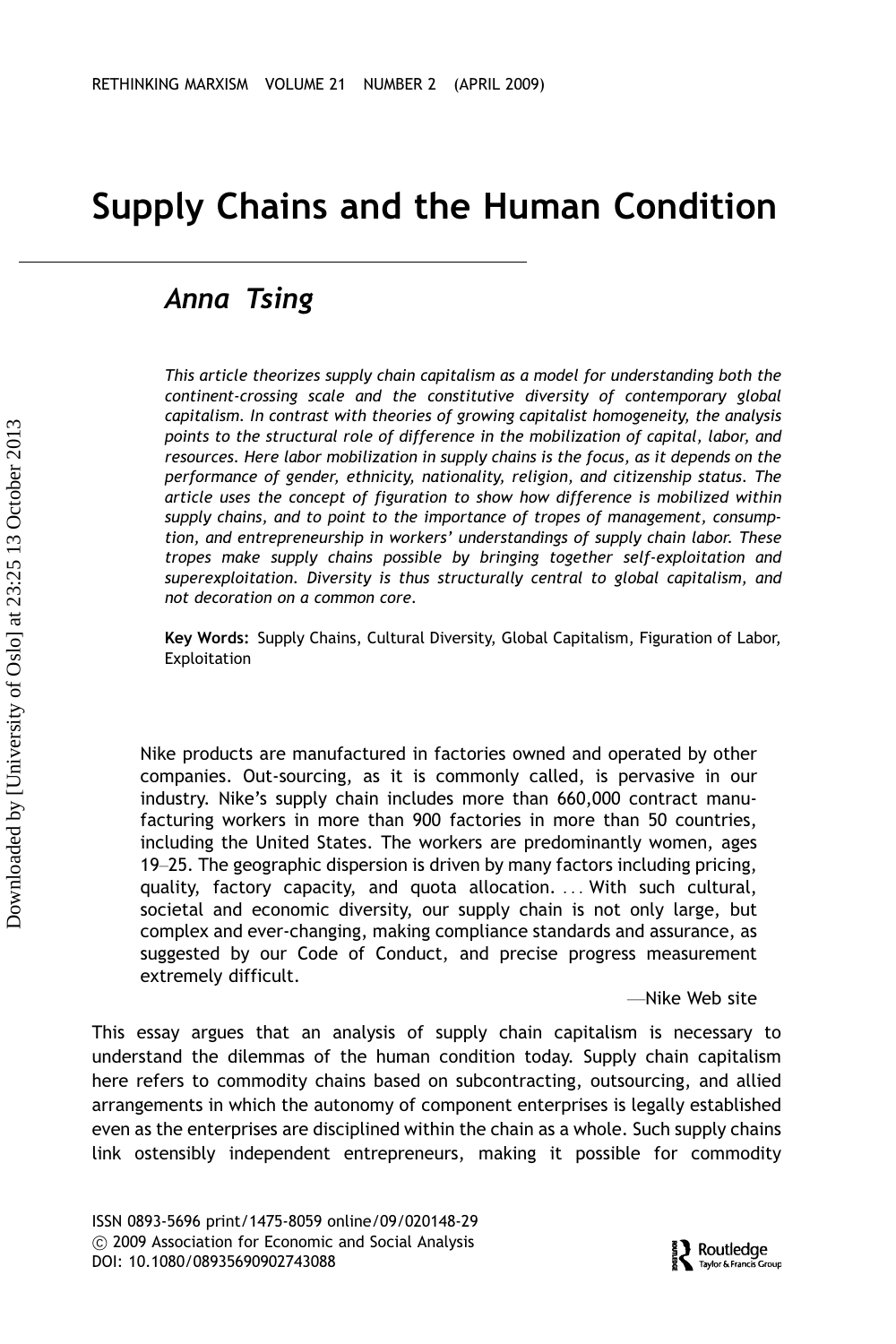processes to span the globe. Labor, nature, and capital are mobilized in fragmented but linked economic niches; thus, supply chain capitalism focuses our attention on questions of diversity within structures of power. Supply chains require us to think beyond the problems of economic, political, and ecological standardization, which have dominated the critical social science literature. Questions raised by supply chains are the key to deliberations on wealth and justice in these times.

Supply chain capitalism has been touted as key to new regimes of profitability. As one consultancy firm explains, '''If' is no longer the question. Today the undisputed answer-the path to enhanced efficiency, reduced costs, more robust feature sets—is outsourcing. Shifting work to third parties, often on different continents, is now a given for most organizations'' (The Outsourcing Institute 2007). As big corporations shrug off their less profitable sectors, supply chain capitalism has become pervasive. Supply chains offer some of the most vivid images of our times: telephone operators assisting customers from across the globe; ''traditional'' indigenous farmers growing specialty crops for wealthy metropolitan consumers; Chinese millionaires reaping the profits of Wal-Mart contracts; sweatshop workers toiling in locked rooms while brand-name buyers disavow responsibility. Sectors once known for their histories of union militancy—U.S. garment manufacturing, coal mining in West Virginia-have come to depend on subcontracted labor (see West Virginia Mine Power n.d.). The great corporations once known for their all-inclusive production (for example, General Motors) now outsource most of their parts. Governments have scrambled to follow suit, subcontracting everything from social benefits to war-and even torture.

Supply chains are not new; they extend back in various forms as far as trade itself. What is new is the hype and sense of possibility that supply chains offer to the current generation of entrepreneurs. This excitement creates its own effects, including the cascading rush toward outsourcing that has characterized the last two decades. This rush toward outsourcing, in turn, relies on new technologies that make it simple to communicate at a distance and send commodities with reliable speed. It depends on new financial arrangements that make it easy to move money around and on new regimes of property that guarantee global profits. It is pressured by stockholder expectations for short-term corporate returns. It uses the enhanced mobility of labor and the economic and political vulnerabilities created by recent forms of imperialism and histories of global war. It sponsors new forms of "creative" accounting and the auditing of ''immaterial'' value. I call the subcontracting possibilities that elicit this new phenomenon of excitement ''supply chain capitalism'' while reserving other terms, such as ''commodity chains,'' for the longer history of manufacture and trade.<sup>1</sup>

1. A robust scholarly literature in sociology and geography has brought questions about supply chains to life. One line of scholarship, ''global commodity chain analysis,'' derives originally from world systems theory; the seminal text is Gereffi and Koreniewicz (1994). Questions of chain governance are usefully examined here. More recently, Gereffi and his collaborators have entered into dialogue with international business scholars in an examination of ''value chains'' (see Gereffi et al. 2001; for an insightful review of this literature, see Bair 2005). Geographers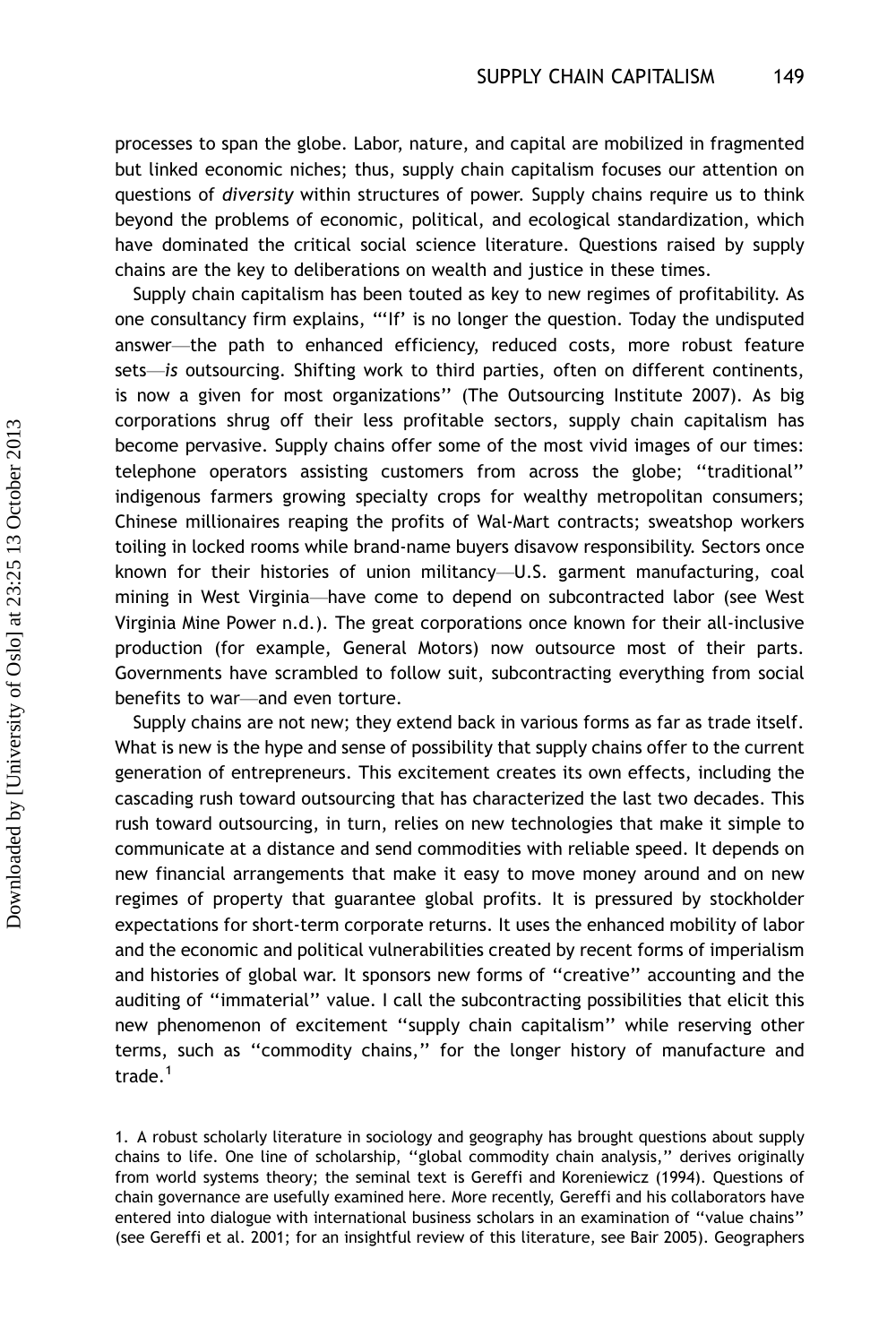Supply chains are not the only contemporary form of global capitalism. Giant corporations expand across the globe. Franchises continue to multiply. Finance calls attention to itself. Thinking through supply chain capitalism, however, is particularly useful in addressing two important sets of questions. First, how can we imagine the ''bigness'' of global capitalism (that is, both its generality and its scale) without abandoning attention to its heterogeneity? Supply chains offer a model for thinking simultaneously about global integration, on the one hand, and the formation of diverse niches, on the other. Supply chains stimulate both global standardization and growing gaps between rich and poor, across lines of color and culture, and between North and South. Supply chains refocus critical analysis of diversity in relation to local and global capitalist developments. Second, how do the new organizational styles and subjectivities crafted for capitalist elites travel to more humble workplaces? Most every commentator who describes new forms of global integration speaks of styles and subjectivities, whether ''flexible,'' ''knowing,'' ''networked,'' ''immaterial,'' "biosocial," "postindustrial," "postmodern," or "neoliberal."<sup>2</sup> Yet such descriptions disappear in discussions of global economic diversity, where talk turns to exploitation and expropriation. An analysis of supply chain capitalism, I will show, brings together these two kinds of issues. They are intertwined in new figurations of labor power that emerge from supply chain niches and links. Supply chains don't merely use preexisting diversity; they also revitalize and create niche segregation through advising economic performance. Understanding supply chain diversity, I argue, requires attention to niche-segregating performances; such attention, in turn, should advise our analysis of the global in global capitalism.

Supply chains are not necessarily more diverse than other capitalist forms. However, because they link up dissimilar firms, supply chain capitalists worry about diversity, and their self-consciousness is what makes it easy to show that diversity forms a part of the structure of capitalism rather than an inessential appendage. This essay examines two of the ways in which diversity structures supply chain capitalism. First, diversity forms a necessary part of its scale-making practices; the linking of diverse firms makes supply chains big. Second, diversity conditions the responses of both capital and labor to the problems of cutting labor costs and disciplining the workforce. Here, I am not just concerned with supply chain governance, which is the subject of most scholarly and activist analysis. Although incredibly important, chain governance is not enough to grasp the role of diversity. Top-of-the-chain firms work hard to regulate the forms of diversity of their suppliers, but supply chains are harder to control than corporations or state bureaucracies; in a time of neoliberal globalization, they are often formed in legal gray zones and within the constant flux of boom-and-bust opportunities. Supply chain diversity needs to be understood in

have been more attentive to the role of culture in commodity chains, particularly as it shapes marketing and consumption (see Hughes and Reimer 2004). Bernstein and Campling (2006a,b) usefully review both these literatures from a political economy perspective. Supply chains have also attracted attention from activists and pundits. Perhaps the most prominent supply chain booster is Friedman (2005). An introduction to activist commentary can be found in Oxfam (2004).

<sup>2.</sup> One useful introduction to new styles and rhetorics of capitalism is Thrift (2005).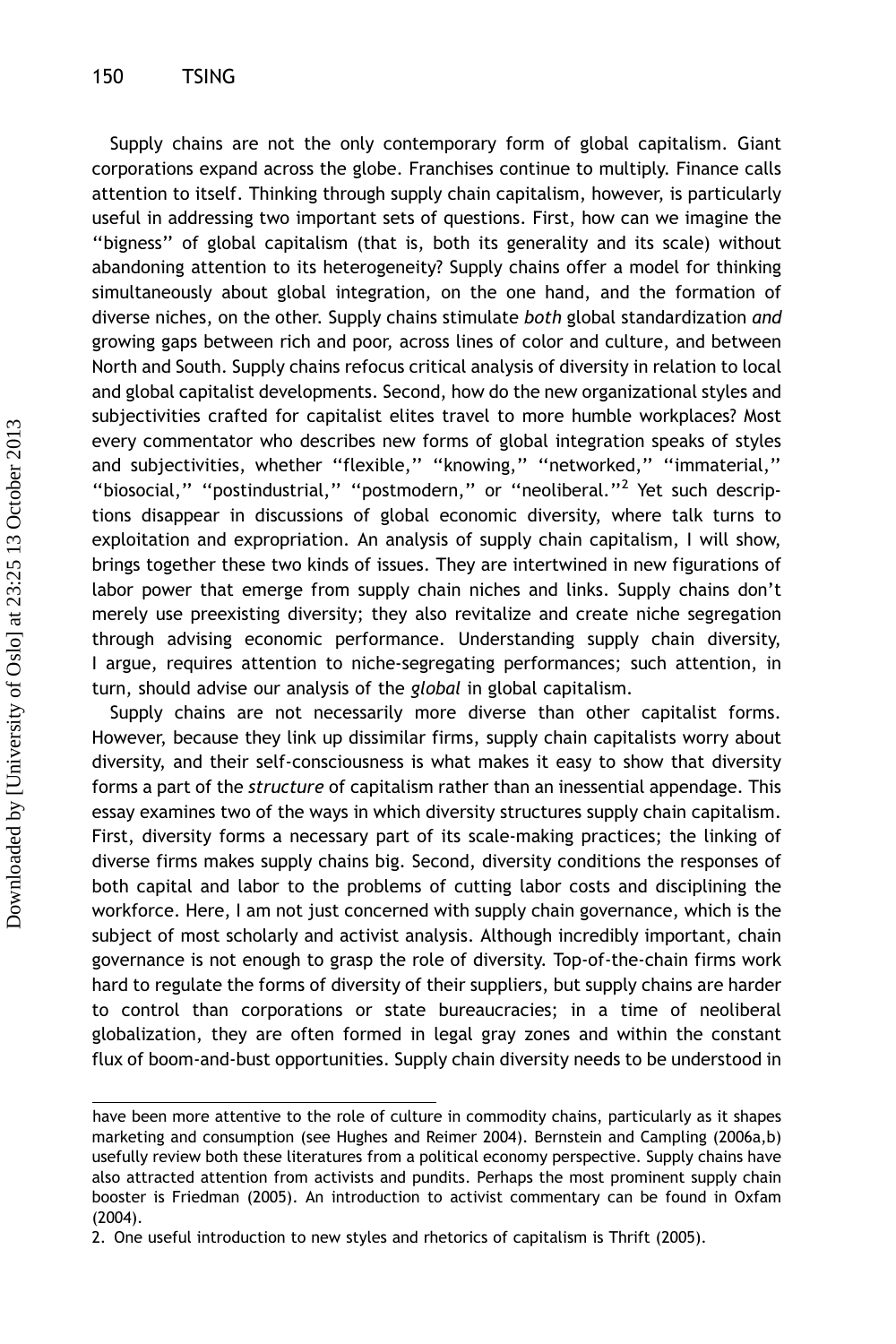relation to contingency, experimentation, negotiation, and unstable commitments.<sup>3</sup> Furthermore, the exclusions and hierarchies that discipline the workforce emerge as much from outside the chain as from internal governance standards.<sup>4</sup> No firm has to personally invent patriarchy, colonialism, war, racism, or imprisonment, yet each of these is privileged in supply chain labor mobilization. Despite the latest techniques in supply chain management, the diversity of supply chains cannot be fully disciplined from inside the chain. This makes supply chains unpredictable—and intriguing as frames for understanding capitalism.

The first part of this essay takes up the problem of ''bigness.'' Too many theories require homogeneity to appreciate the bigness of capitalism. As a result, theorists continue nineteenth-century habits in which abstractions about class formation erase the importance of colonialism, patriarchy, and social and cultural diversity. Supply chains, I argue, can give us a different image of bigness. In order to make this argument, I turn attention to the figuration of labor and capital, as this draws us into particular historical situations for understanding both generality and scale.

Figuration is also central to the second part of my argument, which turns to the mobilization of labor. Supply chains thrive because capitalists want to avoid high labor costs. Two strategies have allowed firms to distance themselves from workers' victories of the past: first, outsourcing labor; and second, corporate cultures in which work is resignified outside earlier labor struggles. In the mixing and mating of these two strategies, nonwork tropes—particularly tropes of management, consumption, and entrepreneurship—become key features in defining supply chain labor. Here, the new styles attributed to capitalism become entangled with the experiences of workers. Chain drivers control some but not all of this subjectification. I argue that workers learn to perform within these tropes, and particularly to express markers of their difference to show their agility and efficiency as contractors. Such performances entrench the niche structure of the economy, reaffirming the profitability of supply chain capitalism. Yet perhaps, too, other possibilities can be glimpsed through these performances.

#### Thinking Big

Why have the most powerful theories of capitalism ignored gender, race, national status, and other forms of diversity? Diversity is considered particularistic, and ''big'' theory strives for generalization. The challenge, then, is to show the bigness of diversity.

One way of considering this problem is to contrast what one might call masculinist and feminist representations of capitalism today. Most of the best-known radical male critics of post-cold war capitalism work to find a singular structure that might form

<sup>3.</sup> My approach to studying supply chains draws from my previous work on the ''friction'' of global process (Tsing 2004).

<sup>4.</sup> I owe this insight to Susanne Freidberg's insightful study (2004). Freidberg explains the differences between two supply chains in relation to national and colonial histories, which, in turn, condition chain governance.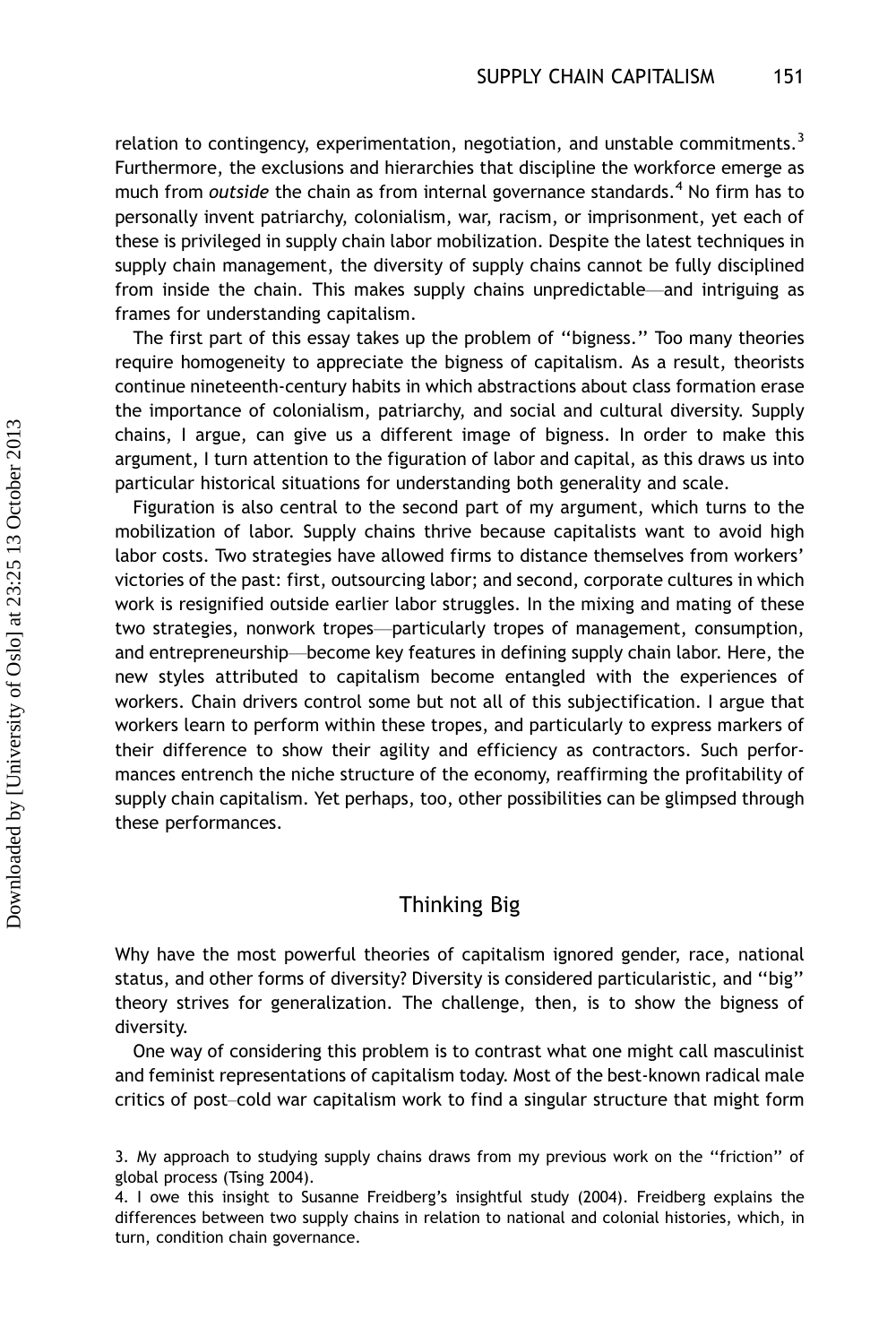the basis of resistance or revolution, despite the lack of inspiring socialist alternatives. Michael Hardt and Antonio Negri (2000, 2004) are perhaps the most articulate and Utopian advocates for a ''common'' cause, and thus a singular set of structural principles, through which to confront what they call Empire: that is, the nexus connecting capitalism and governmentality. In contrast, feminist critics have argued that the most important feature of contemporary capitalism is its ''intersectionality'': that is, the diversity through which women and men of varied class niches and racial, ethnic, national, sexual, and religious positions negotiate power and inequality. For J. K. Gibson-Graham (1996, 2006), this is a matter of articulations between capitalist and noncapitalist sectors; like Hardt and Negri, Gibson-Graham look for the emergence of Utopian postcapitalist possibilities, but for them the call for the common, the singularity of capitalism, is the problem, not the solution. Alternatively, as for many feminist ethnographers, intersectionality creates diversity within capitalism, as labor-capital relations are contingently configured by colonial and postcolonial histories.<sup>5</sup> Capitalism here incorporates contingencies without forming a single, homogenous structure; indeed, that is the genius of its spread.

It is possible to argue for the political appeal of each approach, and it is important to appreciate their common difference from less critical cultural approaches in which the multiplicity of ''capitalisms'' offers readers a safe home in at least one of many potential formulations.<sup>6</sup> Both masculinist and feminist critical analyses are concerned with the global expansion of structures of property and the linked creation of poverty and wealth that capitalism entails. Yet the standoff between them has been frustrating for most readers, particularly since the dialogue has been mainly onesided. Male radicals imagine the self-evident advantages of a singular portrayal of capitalism; feminist critics feel slighted that the men find feminist work so ''particularistic'' that they don't bother to read it. The challenge for those who take feminist critique seriously is to present the case for an analysis of intersections in a way that seems ''big enough'' to nonfeminist readers. But how should we think about bigness? What features other than homogeneity allow us to think of something as ''big''?

Narratives of capitalism gain their purchase through convincing protagonists—that is, exemplary figures through which we come to understand capital and labor. This is not just true for radical theorists. Businessmen, policy makers, voters, trade unions, and activists also use concrete figurations to imagine which projects might succeed. Supply chain capitalism is useful for critical analysis because it offers a figuration of both size and generality in which economic and cultural diversity plays a constitutive role. But critical analysis makes sense of this figuration because of its power for a

<sup>5.</sup> See, for example, Lisa Rofel's analysis (1999) of how labor in the Chinese silk industry formed around the shifting political challenges of the twentieth century. Similarly, Aihwa Ong (1987) shows how labor-capital relations in Malaysia were formed through the categories of British colonial history, including the ''Malay peasant women'' who became cheap transnational labor in the late twentieth century.

<sup>6.</sup> In some versions, cultural values shape diverse capitalisms rather than, as argued here, capitalism using and shaping diversity. See, for example, Hampden-Turner and Trompenaars (1993). (I owe this insight and citation to Nils Bubandt.)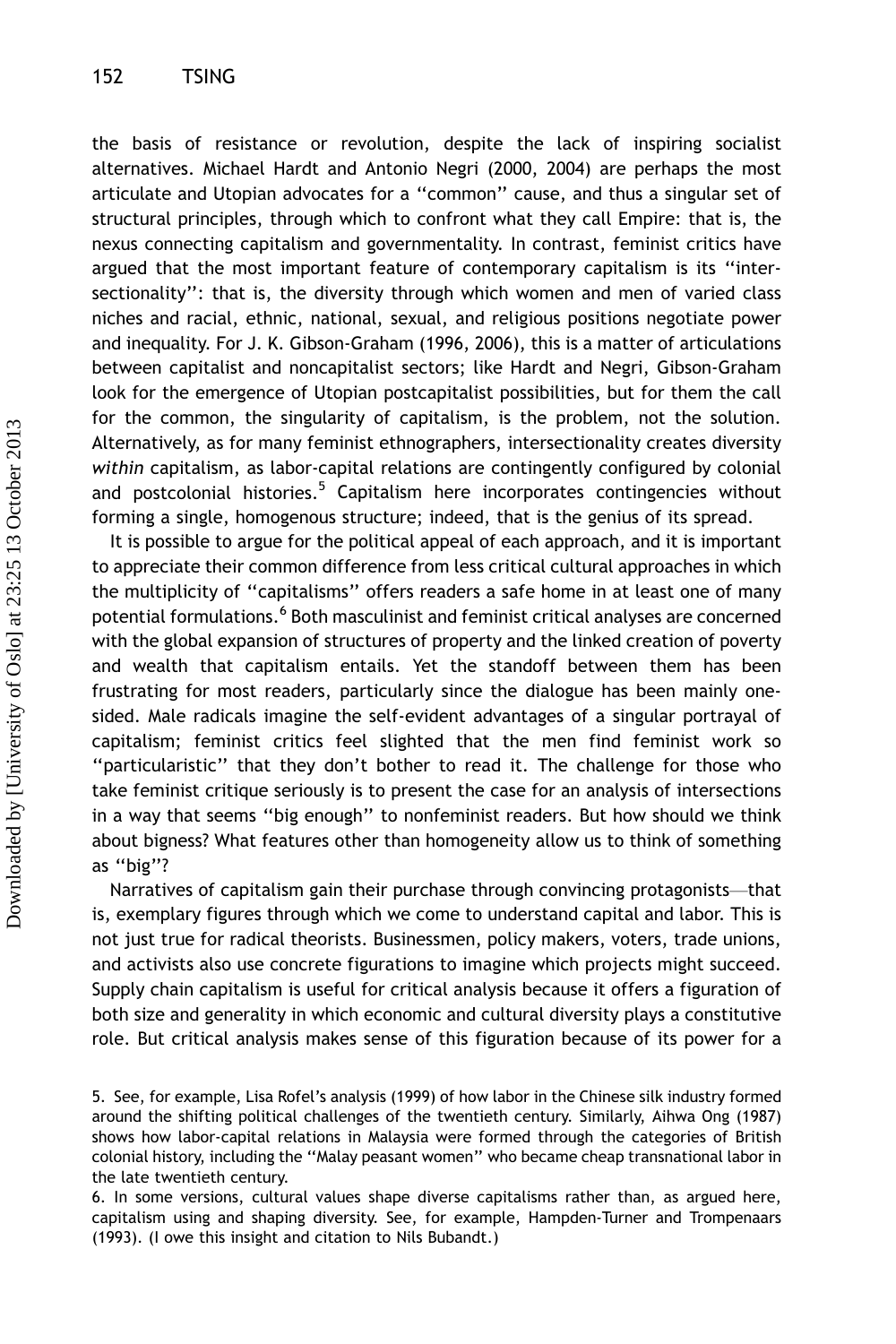much more general audience. The bigness of capitalism is an imaginative project for all its participants, and figures are the elements that bring the field to life.<sup>7</sup>

Who are the protagonists in historical narratives about capitalism? Nineteenthcentury Manchester industrialization formed the context for one potent figuration in the collaboration of Marx and Engels. Not every oppressed person at that time was a wage laborer—and, of those who were, few were involved in the technologically advanced and well-organized factories of English industry. Manchester industrial workers, however, proved good to think with. English factories showed Marx and Engels the potential of a future in which human ingenuity controlled nature through technology, unleashing vast forces of production. Moreover, the self-conscious pride of the English working class made the combination of huge new sources of wealth and appalling exploitation seem untenable. The daily struggles of the Manchester industrial worker allowed critics to glimpse a future of radical change: the proletarian revolution. He—and it was a he—guided Marx's and Engels' thinking in charting the constraints and possibilities of capitalism. He facilitated the formation of a political Left focused on the problems and revolutionary potential of the working class.

In hindsight, we can see how the gendered, racial, and national character of the Manchester industrial workforce helped Marx and Engels imagine labor as a universal, progressive category—thus supporting a science of capitalist transformation.<sup>8</sup> It was the privilege of the English working class to expect the assets of New World slavery, embedded in cheap commodities such as sugar, to advance their prospects.<sup>9</sup> As working men, too, they could be represented as the driving force of progress, sharing dreams of betterment with their employers.<sup>10</sup> The race, gender, and national privileges they shared with their employers made their struggles over wages and working conditions appear unmarked by these principles of difference and exclusion. Thinking through them, class relations could be imagined as abstract, transcendent of the person-making characteristics of particular times and places, and thus, substantially gender-, race-, and nationally neutral. These white male industrial workers became figurative protagonists of a social movement that, through the progressive generalities they seemed to embody, moved far beyond Manchester. At the same time, however, the characteristic blind spots of Left struggle have drawn

7. I owe my understanding of figuration to conversations with Donna Haraway. See her discussion in Haraway (2007).

8. Roderick Ferguson articulates the issue nicely in arguing that the challenge for queer of color analysis is to account ''for the ways in which Marx's critique of capitalist property relations is haunted by silences that make racial, gender, and sexual ideologies and discourses ... suitable for universal ideals'' (2004, 5). Ferguson argues that, for Marx, the figure of the prostitute represented the antithesis of the worker as protagonist; heteronormativity was thus built into Marx's understanding of class formation.

9. Sidney Mintz argues that the English working class came into a sense of its rights through consolidating its access to slave-produced sugar as a working-class food. Although Mintz (1986) suggests this point, he made it much clearer in a presentation at the University of California, Santa Cruz, in 1994.

10. Joan Scott (1991, 773–97) argues that our understandings of English class formation would be quite different if women were part of the story. Her reading of E. P. Thompson's classic The Making of the English Working Class (1966) shows his reliance on male protagonists of the class story, which, she argues, has also shaped class-based narratives more generally.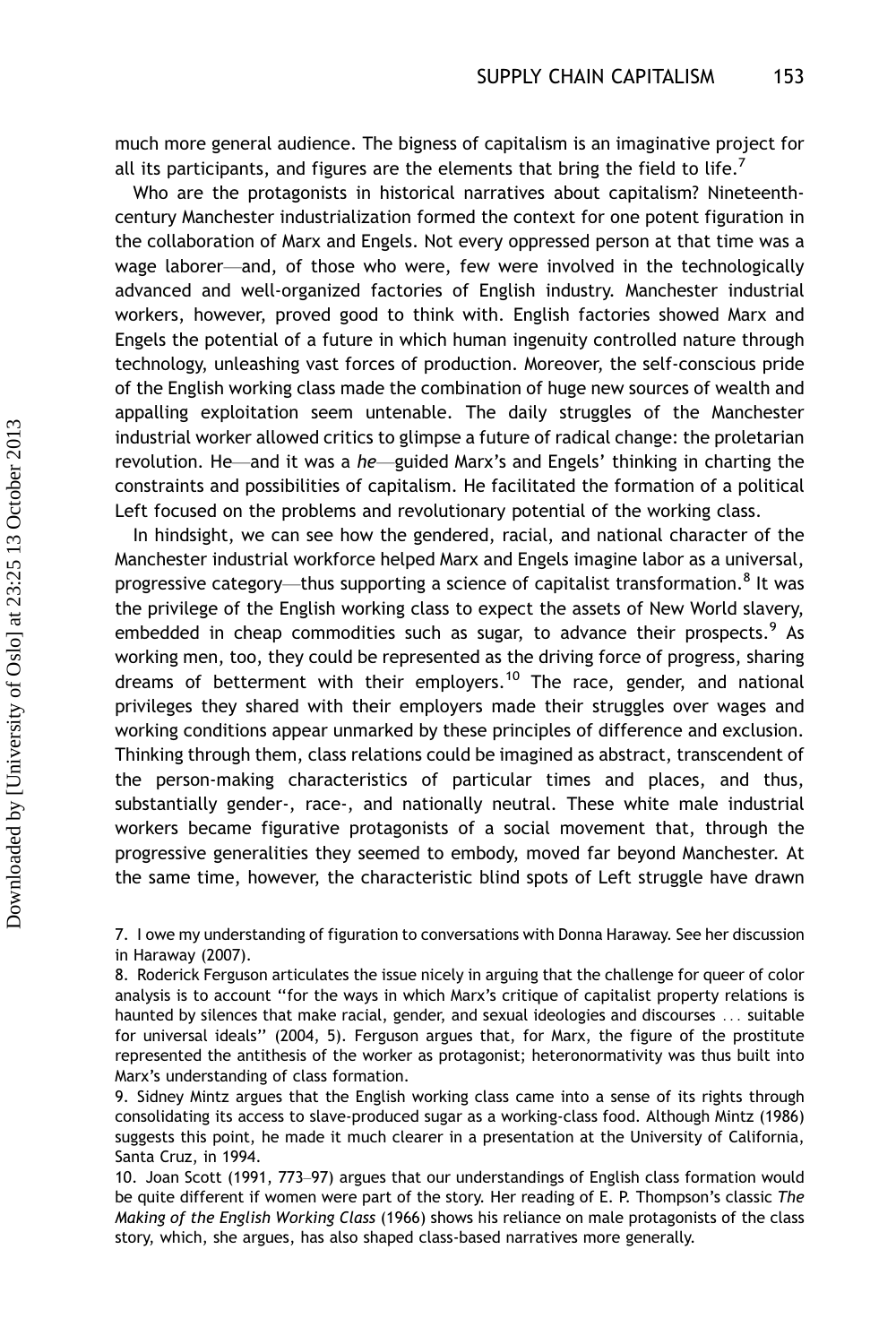from this conflation, accomplished through an exemplary figure, of labor as abstraction and the race, gender, and national specificity of labor.

The decline of white male unions in the late twentieth century was a final blow to the continuing effectiveness of this exemplary figure. It is clear that other figurations of labor are needed to tell effective stories about contemporary capitalism. What kinds of figures emerge from supply chain capitalism? While it is possible to find recognizably generic figures of oppression and struggle, supply chains also team with politically ambiguous, liminal figures, caught within the contradictions between varied forms of hierarchy and exclusion. I suggest that we pay attention to these figures, rather than rejecting them as flawed protagonists. They can help us imagine forms of globally interconnected diversity: a capitalism that is big yet unpredictably heterogeneous. To show how they aid the critical imagination, I turn first to historically shifting forms of ''bigness'' in which labor figures participate, the better to appreciate the specificity of supply chain bigness.

Figurations of the capital-labor relationship often use imagery from successful firms. Few analysts of capitalism would describe the global structure of capital with the characteristics of an individual firm, but successful firms do influence the organization of capital by shaping what counts as ''big.'' Successful firms become models for capitalists, stimulating corporate trends, business literatures, state policies, and transnational regulatory environments. They guide our ability to imagine the size, spread, and generality of capitalism. Because successful firms are ephemeral, such figures can also guide us to appreciate historical changes in imagining bigness. A history of firms that have inspired enthusiasm in understanding generality and scale is not, however, an evolutionary scale. Figures inspire but do not determine practice. Indeed, one advantage of thinking through figures is that their lack of descriptive fit can allow us to consider the limitations of our own critical analyses.

The retail giant Wal-Mart was the world's biggest company in 2002 and is possibly the highest-profile supply chain driver today. Wal-Mart's ''low-price, low-wage ascent'' has been seen as a ''triumph of post-industrial economy'' (Belsie 2002). Sociologist Nelson Lichtenstein (2006) argues that Wal-Mart shows us ''the face of 21st century capitalism.'' I follow Lichtenstein, but add my own interpretations in proposing three corporate images that have shaped the making of the global scale by inspiring boosters, participants, and critics to imagine the bigness of capitalism.

One: General Motors inspired big thinking about capitalism in the middle of the twentieth century. Bigness was American manufacturers taking on the world. Bigness was Fordism on the factory floor and the efficiencies of economies of scale. Bigness was unions and management working together for emergent universal standards of capital and labor. Big thinking of this sort inspired political as well as economic visions. The so-called rationalizations of development and modernization in the Third World were all about learning to think big in just this way, to move from the smallscale petty commerce of imagined ''tradition'' to the large-scale manufacturing behemoths of U.S.-inspired "modernity." The bigness of production facilities was itself a sign of progress.

This notion of bigness was not limited to capitalist promoters. Much of the critical study of capitalism in the 1970s and early 1980s used the GM model of bigness to think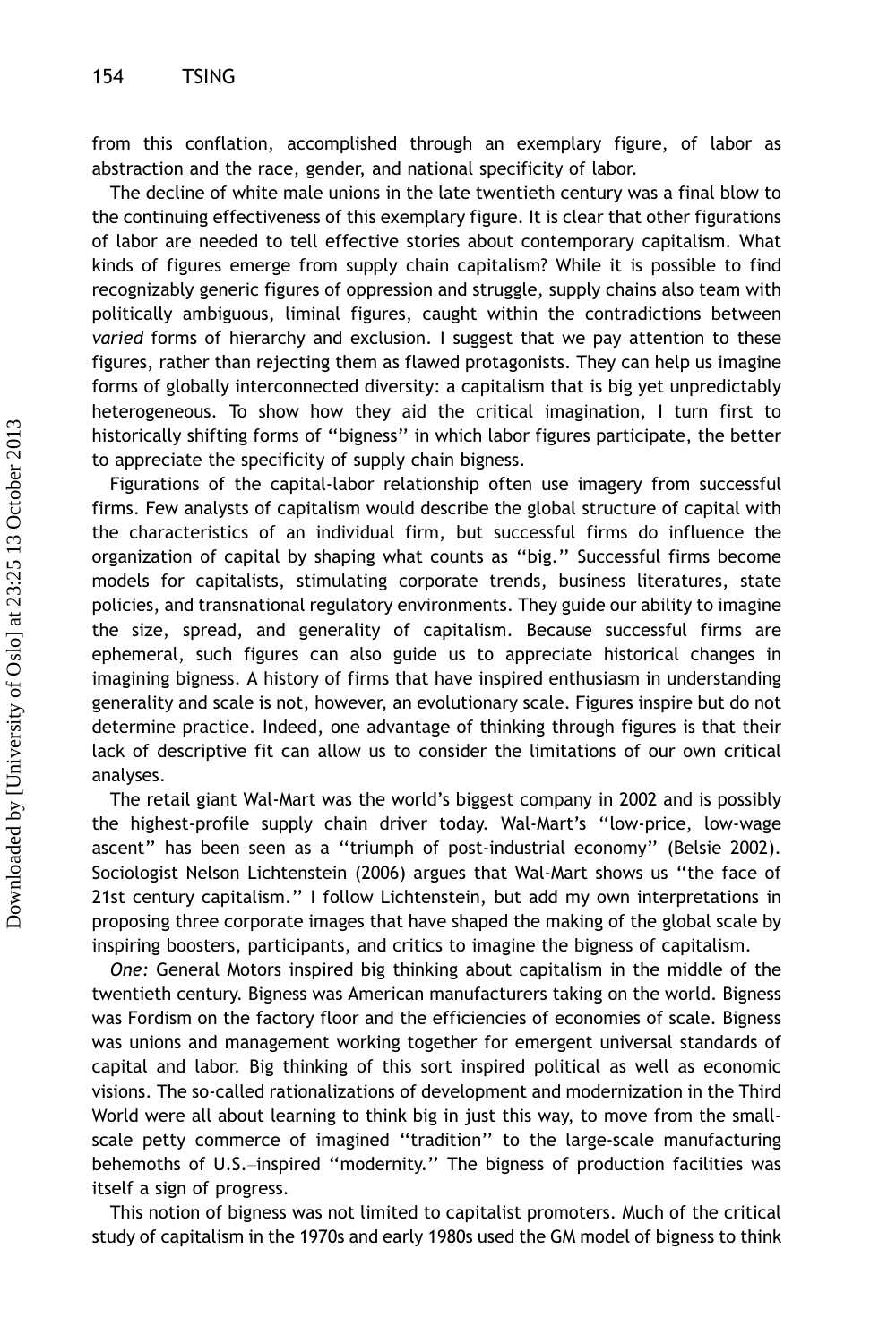through corporate globalization. The relations between corporations and society were understood in relation to expansion in the sense of a particular political economy growing bigger and bigger. The dream of the Left was ''one big union.'' This allowed the Left to revitalize forms of Marxism in which the figure of the Manchester industrial worker inspired abstract and universal thinking.

One feature of the mid-twentieth-century dream of standardized production was the institutional and ideological separation of the ''economy'' from forms of communal identity and difference—"culture." The economy would be transcendent and forward-looking; culture would refer to particularistic communal forms imagined as having less and less relevance in the modern world. Culture would look backward to ''noneconomic'' forms; the economy could look forward to increasing uniformity and abstraction. This segregation made sense only within the possibilities for bigness offered by firms like General Motors, which promised to institutionalize corporate structure, management, labor, and consumption at a global scale.

Two: By the 1990s, commentators were more likely to consider McDonald's their model of the bigness of global capitalism. McDonald's aims to replace local eateries everywhere with its own distinctive menu; the BigMac would be the transnational standard of consumption.<sup>11</sup> Franchise arrangements were imagined as the structural frame for a global homogenization of economic concepts, rules, and procedures. This is rule by rule itself: governmentality. Franchises allow local enactments of globalization, uniting the world in singular but multiply practiced objectives. Socialist models of class solidarity were not to survive in this model of global bigness. But certain kinds of consumer diversity might be protected even within global consolidation.<sup>12</sup> This globalbut-multiple McDonald's proved good to think with in imagining world dilemmas.

The ''franchise'' model of expressive diversity within global accord became influential in many kinds of politics at the turn of the century, from human rights universals to free-market negotiations. It informed social theory, producing exemplary protagonists such as Aihwa Ong's ''flexible citizens'' (1999) and Hardt and Negri's ''immaterial labor'' (2000, 2004). Despite the focus on networks and deterritorialization, we still know capital and labor through their singular logics. Yet the franchise model draws our attention to the diversity of consumers, who have differentiated identities and demands. While focused on state legacies more than capitalism, the literature on neoliberal subjectivities began here, with analysis of the regulation of identity practices (for example, see Barry, Osborne, and Rose 1996). This approach continues to be useful in the analysis of supply chains, but it must be stretched away from the franchise model, in which the most important question continues to be the standardization of governmentality. Diversity here can only be a franchise, an exception that proves the rule. Supply chains, in contrast, reopen the question of contingent articulations.<sup>13</sup>

11. The Big Mac Index was devised by The Economist to measure purchasing power transnationally. See The Economist (n.d.).

12. For a discussion of this issue, see Watson (1997).

13. This approach has a long legacy and many scholarly debts, which I have not dwelled upon here. If I can't place this literature in a historical scheme about "bigness," however, perhaps it is because it is rarely accepted as ''big.''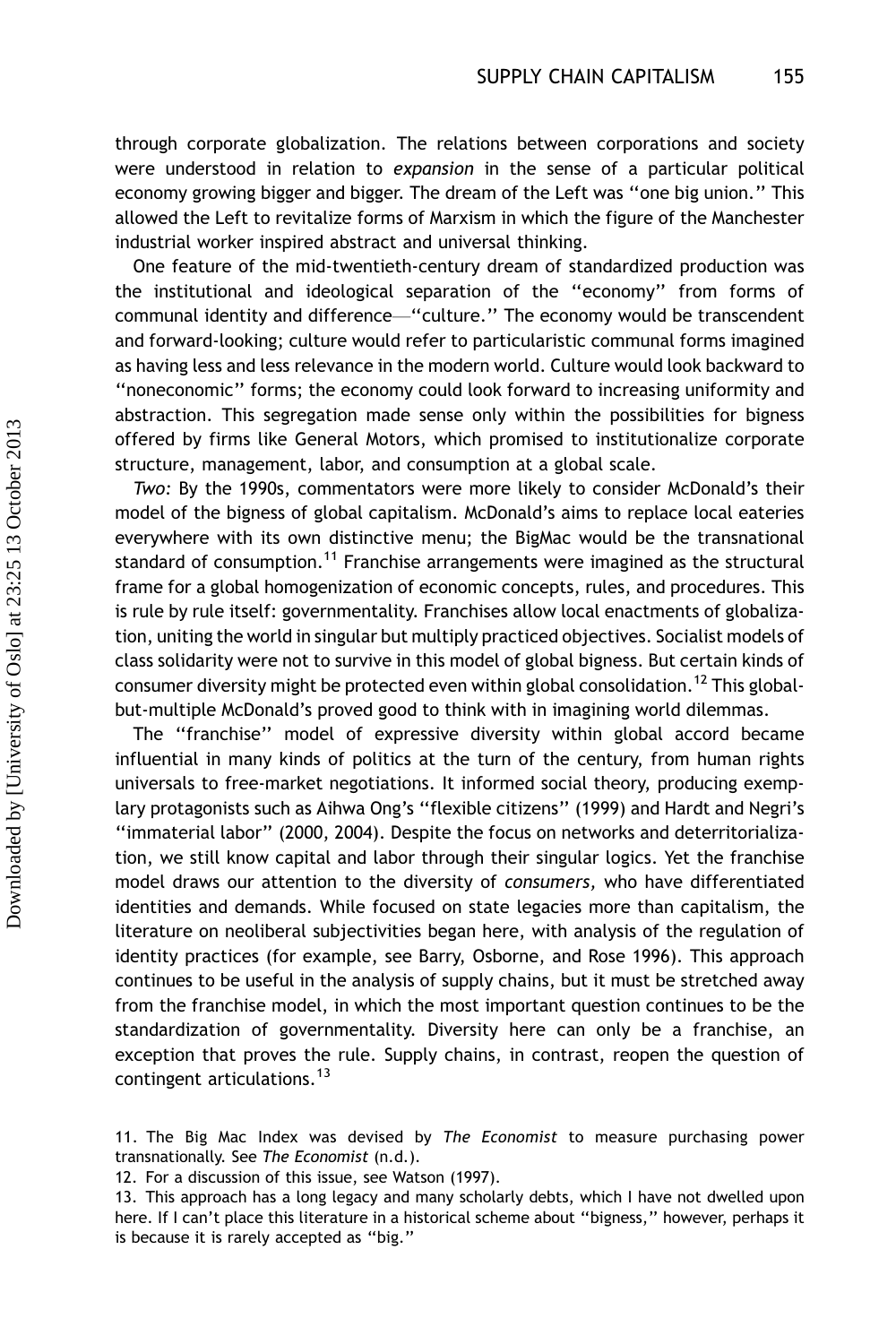Three: In just the last few years, Wal-Mart has become a model for thinking about the bigness of global capitalism. Wal-Mart is a food and general merchandise retail chain that has prospered through two basic strategies: first, cutting labor costs; and, second, dictating conditions to the suppliers of its products. Together these have allowed the low prices and high volumes that are the signatures of Wal-Mart sales. Retail giants around the world have hurried to think big through the Wal-Mart model before they lose their market shares.

Critics have turned, too, to the nightmares of the Wal-Mart model, producing an ever increasing stock of Wal-Mart-based imagery for understanding the reach of capital.<sup>14</sup> This imagery, which stresses the overwhelming power of Wal-Mart, is both good and bad for my analytic purposes. It usefully reminds us that supply chains do not produce autonomous national capitalisms or economic cultures; Wal-Mart sponsors an often cruel hierarchy. Not all supply chains are as hierarchical as Wal-Mart's, and it would be a mistake to imagine the whole world controlled by Wal-Martlike arrangements. But even in this most hierarchical situation, there are clear demarcations between what Wal-Mart wants to control (e.g., prices, marketing, logistics) and what Wal-Mart does not want to control (e.g., labor arrangements, environmental practices, subcontractors' investment strategies). Furthermore, this segregation is kept in place by Wal-Mart's commitment to distinctive corporate cultures; as a ''community,'' Wal-Mart is responsible only for its own people and resources. It is these two elements-the segregation of what to control and what not to control, and its justification by a logic of corporate cultures—that I find useful in understanding the uses of diversity in global capitalism.

Wal-Mart is proud of the fact that it bullies its suppliers into submission. It demands full control of certain features of the supply chain, especially those involving prices and marketing arrangements. Misha Petrovic's and Gary Hamilton's account of how Wal-Mart instituted Voluntary Interindustry Commerce Standards (VICS) is a telling description of Wal-Mart's style in exacting compliance in these areas.

Despite its name, VICS demanded somewhat less than voluntary compliance with its suggested standards, the first of which was the general adoption of the UPC throughout the supply chain. The first marketing message that retailers sent to their supplies about the UPC requirement was, in the words of the chief information officer of Wal-Mart Bob Martin, ''pretty positive.'' It had the familiar picture of a bar code, accompanied by a message: ''The fastest route between the two points is the straight line.'' The fine print read: ''Universal Product Codes are required for all items BEFORE ORDERS WILL BE WRITTEN.'' ''When companies did not comply,'' Martin continued, ''a little bit stronger message, more than a marketing campaign but still polite, was needed.'' Using the same picture and the fine-print statement, the main message now simply asserted: ''If you don't draw the line, we do.'' (Petrovic and Hamilton 2006, 117-8)

Compliance is both voluntary and required. Such practices remind us that supply chains weave complex corporate dependencies into the fabric of their commitments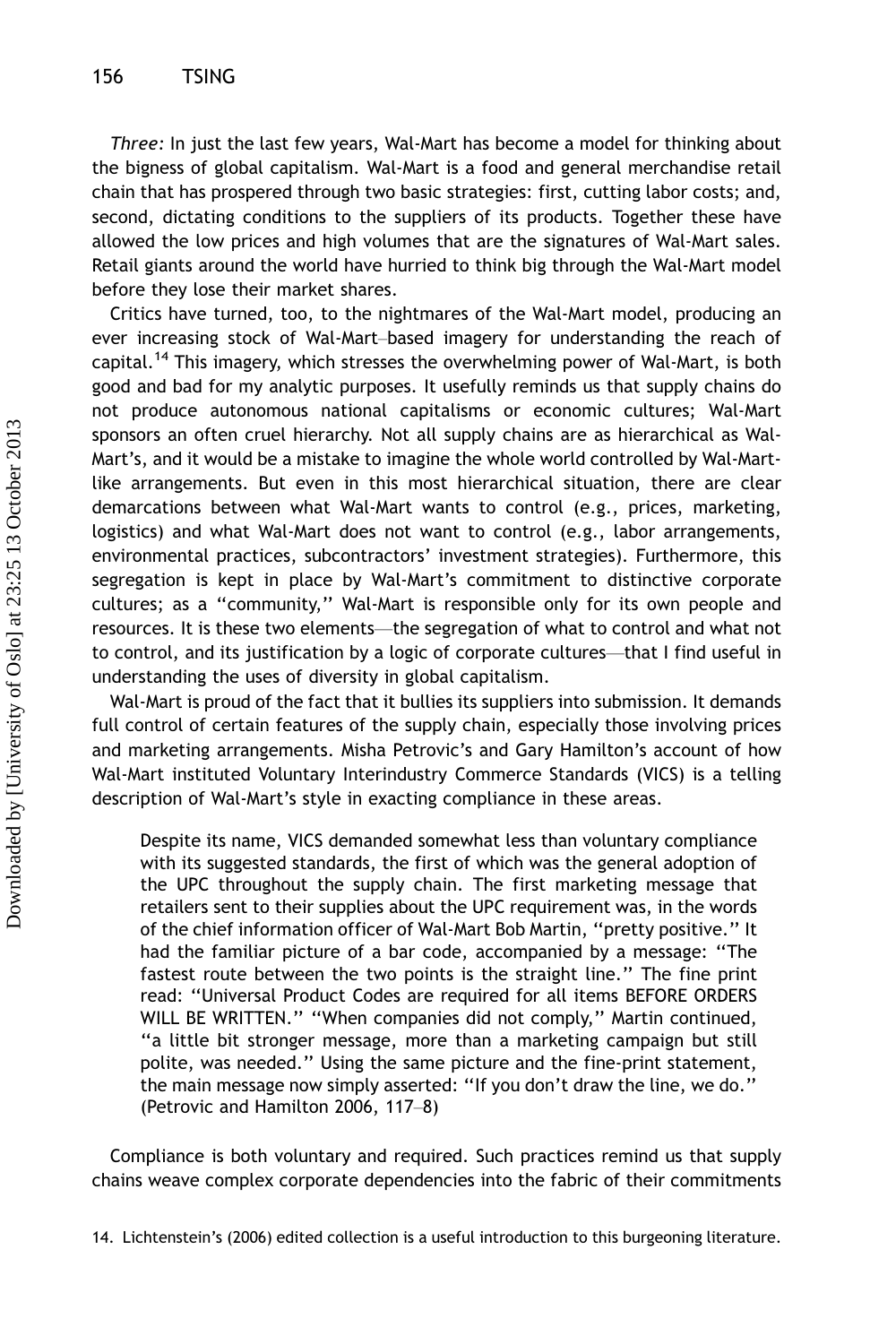to the independence of firms. Wal-Mart goes beyond exploiting market inequalities; it reshapes the possibilities of trade. ''Wal-Mart often requires suppliers to open their books and submit to a rigorous cost analysis,'' Misha Petrovic and Gary Hamilton write (132). ''Wal-Mart's ability to make markets\*/to define the shopping environment, the assortment of merchandise, and the 'everyday low price' for its customers, and to specify the rules of conduct and standards of performance for thousands of its global suppliers-is the most profound of all Wal-Mart effects" (108).

Wal-Mart hierarchies depend on a standardization of contractual commitments, commodity labeling practices, and auditing procedures. However, they do not require a standardization of corporate labor practices.<sup>15</sup> Wal-Mart executives have crafted a self-consciously particularistic niche of corporate labor practices, which, they claim, accounts for Wal-Mart's success. Suppliers lie outside this corporate culture and are responsible for their own corporate labor practices. From the inside of the Wal-Mart ''family,'' the supply chain appears a set of linked but varied cultural niches, with Wal-Mart's dominance guaranteed, in part, by the value of its cultural difference.

We might follow Wal-Mart's own understanding of bigness to consider how the diversity of firms within a supply chain is both a participant in building global hierarchies and an unstable and potentially threatening source of diversity within those hierarchies. One way to explore this terrain is through figural performances of labor, in which diversity is embraced to create a position in the supply chain. Some of these performances are mandated by management, and I turn first to one of these; others, however, enter the supply chain obliquely, used but not created by capital. Many fall somewhere in between. In the following section, I sample some of each.

Wal-Mart can lead us because it self-consciously turns away from notions of labor that might be claimed by labor organizers. In what follows, I argue that this is an important feature of supply chain capitalism: Firms try hard to disavow the legacy of struggle for better wages and working conditions. It should be obvious that one reason for this is to increase the rate of exploitation. However, where firms succeed, it is often not by coercion alone. Supply chains tap and vitalize performances of so-called noneconomic features of identity. Labor is both recruited and motivated by these performances. On the one hand, workers become complicit with their own exploitation. On the other hand, they express hopes and desires that exceed the disciplinary apparatus of the firms they serve. In the next section, I will show how this politically ambiguous situation is at the heart of dilemmas of diversity within supply chain capitalism.

There is both social anger and hope in this trajectory of analysis: diversity is both the source of low wages, and, potentially, the source of creative alternatives. The situation of labor is further complicated by the fact that performances of identity are by their nature particularistic, drawing oppositions and lines of exclusion with others who might otherwise have similar class interests. Someone's solution may be another person's problem. It would be consoling to go back to an easier-to-think-with model of universal solidarity. But, as I have been trying to argue, it's no use going back to

<sup>15.</sup> The limitations of this essay do not allow me to develop the question of the environmental irresponsibility of supply chains. However, I take this up elsewhere (Tsing forthcoming a).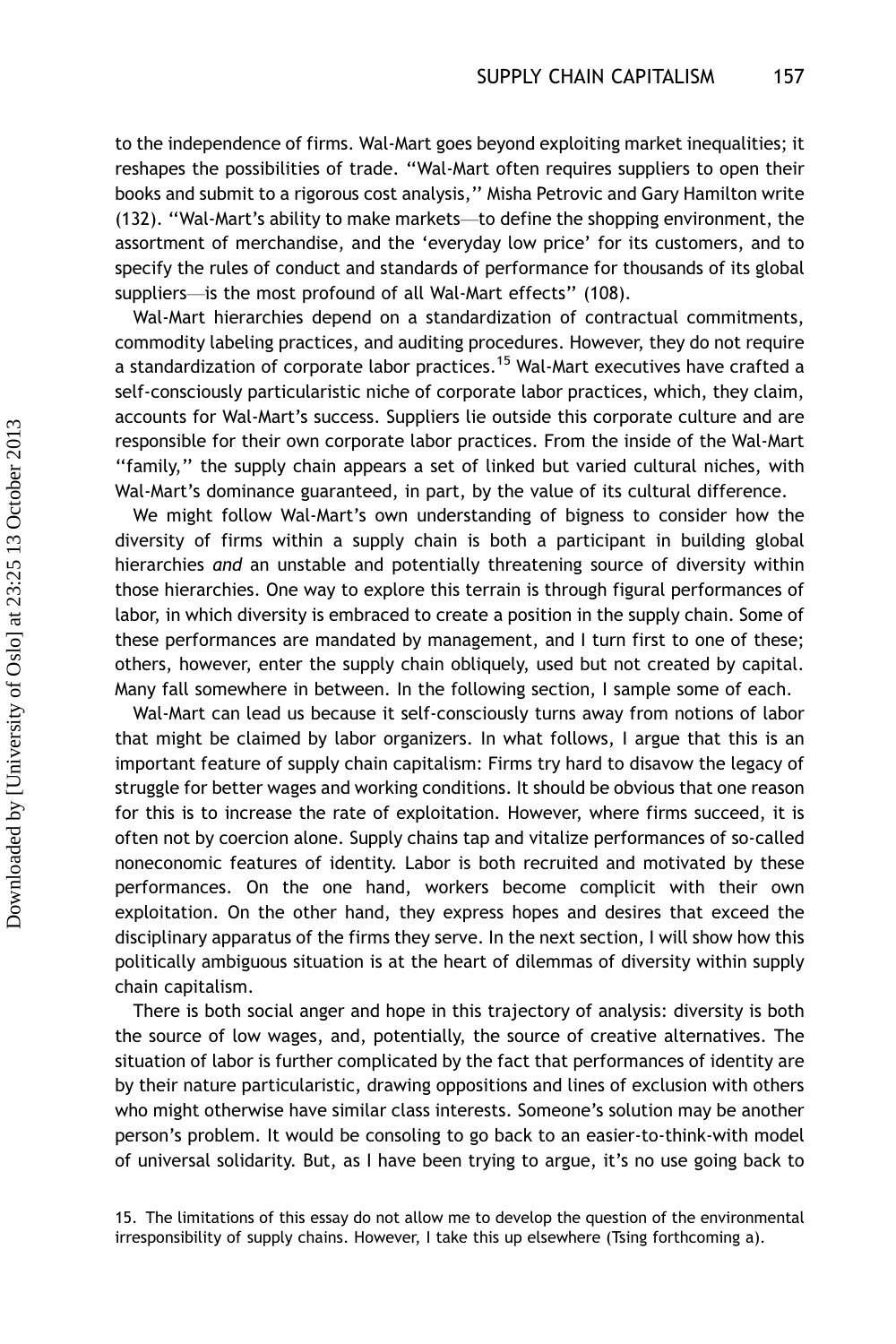that abstract worker; hardly anyone will be moved. Politically, we cannot avoid the pitfalls of diversity, and we might as well listen to what it has to tell us.

#### New Figures of Labor

It is difficult to discuss the diversity within supply chain capitalism without returning to the exclusion of ''culture'' from the ''economy,'' mentioned above. In the meaning I prefer for the term ''culture,'' all economic forms are produced with the diverse materials of culture. Furthermore, all class formation depends on ''noneconomic'' arrangements of gender, race, ethnicity, nationality, religion, sexuality, age, and citizenship status (see Roediger 1999; Ong 1987; Rofel 1999). All investment strategies deploy cultural dreams (Yanagisako 2002; Ho forthcoming). Yet the institutionalization of ideas about ''the economy'' in the nineteenth and twentieth centuries worked hard to disavow these elements, considered part of culture. Ideas about abstraction required that particularistic ''culture'' could only be an add-on to economic generalizations to which cultural differences were irrelevant. This institutional apparatus for imagining the economy is still very much in place. However, thinking through supply chains offers an opening to reconsider the relationship between culture and economy. Supply chains depend on those very factors banished from the economic; this is what makes them profitable. Supply chains draw upon and vitalize class niches and investment strategies formed through the vicissitudes of gender, race, ethnicity, nationality, religion, sexuality, age, and citizenship status. We cannot ignore these so-called ''cultural'' factors in considering the mobilization of labor.<sup>16</sup>

Discussions of culture and capitalism are easily confused by the multiple meanings of culture, and there is no reason for me to go very far down that path here. Instead, consider exploitation. For the purposes of my argument, let me define ''superexploitation'' as exploitation that depends on so-called noneconomic factors such as gender, race, ethnicity, nationality, religion, sexuality, age, and citizenship status. Superexploitation is exploitation greater than might be expected from general economic principles; the use of these so-called noneconomic factors to determine the rate of exploitation would be one conceivable use of the term. My use of this term does not require worker abjection, but it points to the inability of workers to negotiate the wage in the manner imagined in much of both Marxist and neo-classical economics: that is, as abstract ''labor,'' without the obstacles of these ''cultural'' factors. In the definition I use here, all exploitation is probably superexploitation. This does not render the term meaningless: it continues to focus our attention on these so-called noneconomic factors in class formation. Supply chain capitalism, I argue, encourages conflations between superexploitation, in this sense, and selfexploitation. Workers establish their economic performance through performances of the very factors that establish their superexploitation: gender, race, ethnicity, and so forth. At first this formula sounds strange, but it is a familiar feature of independent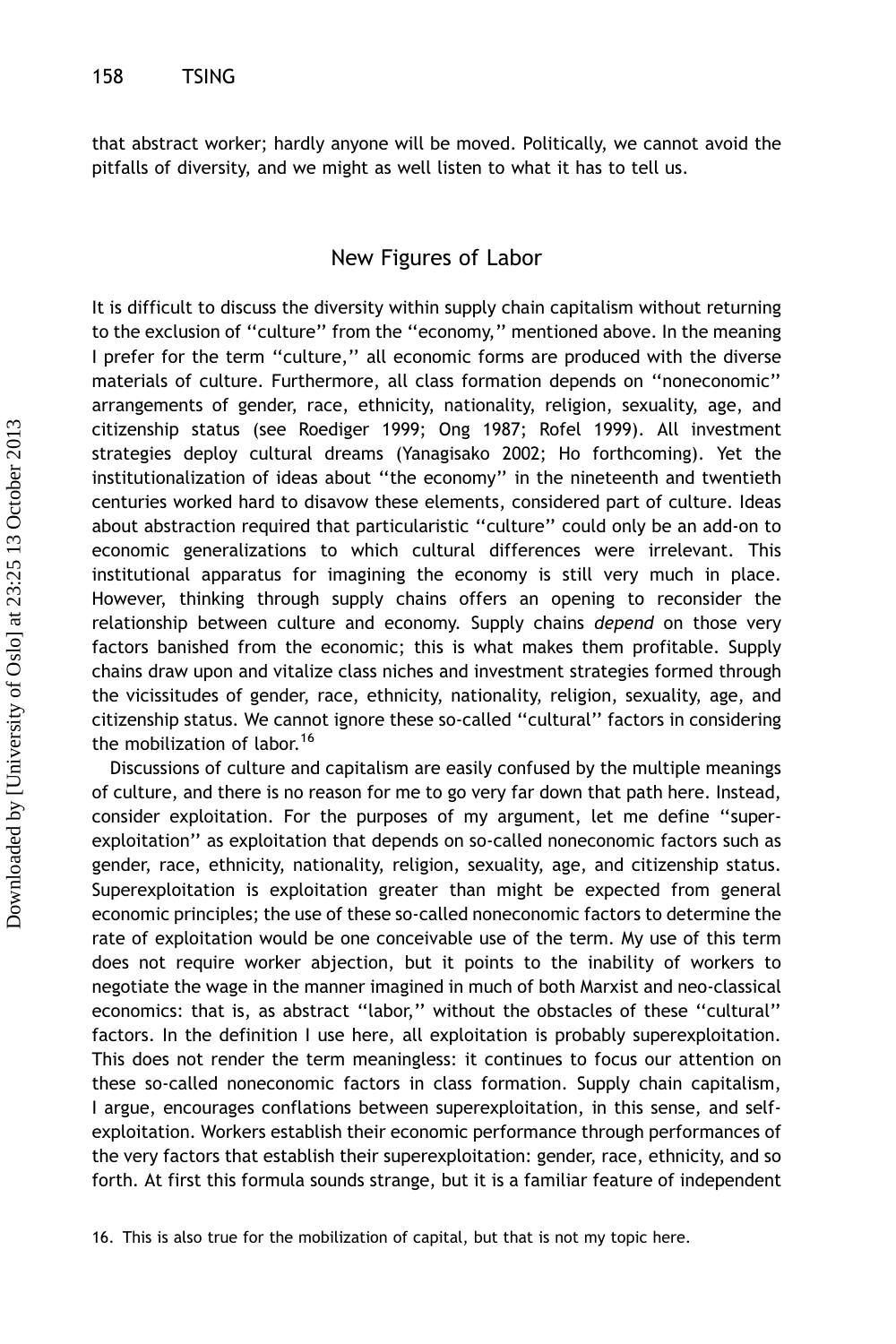contracting. A day laborer must perform brawn and availability; a prostitute must perform sexual charm. These performances bring them contracts and make it difficult for them to negotiate the wage outside niches for gender, sexuality, and race. Supply chain capitalism brings this mechanism into its basic structure through chains of independent contracting. Diversity, with all its promise and perils, enters the structure of supply chain capitalism through this mechanism.

In what follows, I show how new figures of labor contribute to the blurring between superexploitation and self-exploitation at the heart of supply chain capitalism. I begin with Wal-Mart's ''servant leader,'' a creation of management in two senses: corporate officials promoted the figure, and the figure depicts workers as managers. This is the kind of figure that erases the legacy of labor struggles and encourages both self- and superexploitation. I then leave Wal-Mart to explore figures outside the management discourse of powerful chain-makers and at the other end of the chain hierarchy. In the apparel industry, I trace the discouraging demise of earlier labor victories in the rise of subcontracted sweatshops. The challenges of labor organizing here have everything to do with the gender, ethnic, and national niches encouraged by apparel supply chains. Furthermore, in a political climate without much union success, many sweatshop workers, and their families, see themselves most hopefully not as labor but as oppositional consumers or potentially rich entrepreneurs. My last two figures are shoppers and neoliberal investors—but as worker identities. These are figures full of contradiction. In their conflations of self- and superexploitation, they make supply chain capitalism possible. At the same time, they bring so much excess baggage into conventional class categories that ... well, another world is possible. The figures I present are not a systematic or exhaustive list of categories; they show the disturbing and promising possibilities of thinking with supply chain capitalism.

#### When Is an Employee Not a Worker?

I follow Wal-Mart here mainly because historian Bethany Moreton has done an extensive study of its innovative figure of labor, the ''servant leader.'' Moreton explains that Wal-Mart came to this figure from several distinct sources. First, the company grew up in the Ozarks, where campaigns against chain stores in the 1920s and 1930s had made the effeminate ''clerk'' the negative icon of labor. Wal-Mart learned to endorse local cultural rhetorics in which employee status would never be enough. Second, although Wal-Mart was not originally a self-consciously Christian business, it came to claim the Christian orientations of many of its workers. The example of Christ as a ''servant leader'' modeled the figure of the store manager, allowing men to take on service jobs without becoming ''clerks.'' The manager, in turn, adopted the largely female "associates"-that is, retail workers-as "family" members, enrolling their Christian family values in the cause of corporate sales. Wal-Mart workers thus became ''producers of a new sort, service providers whose professional goal was not their self-realization but that of their customers and clients'' (Moreton 2006, 98). The in-house newsletter quotes an employee who explains the system as follows: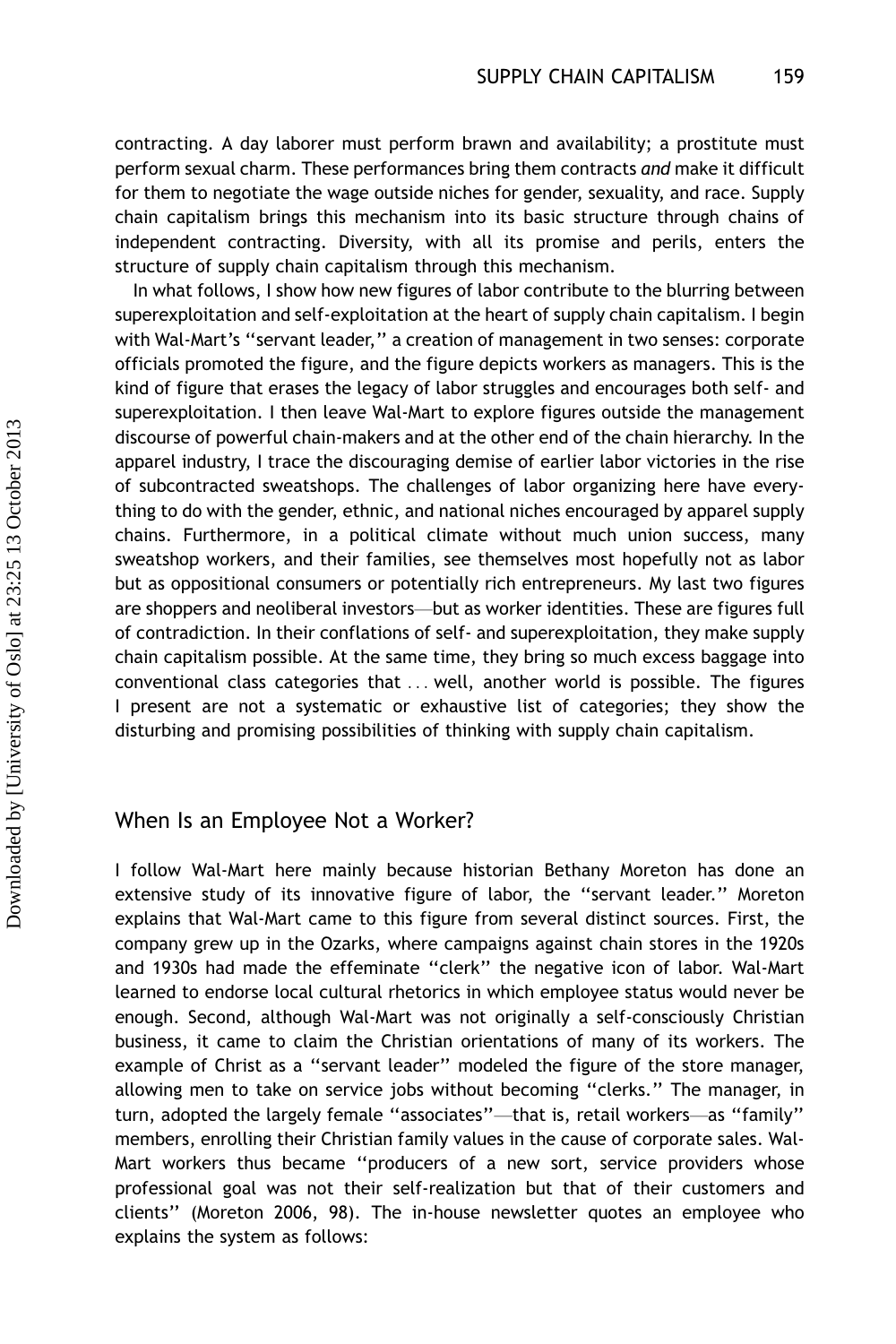Besides needing money, I have other reasons I love working for you. You see, I come from a factory background, which meant work came first, before family, church or anything else. Also you were treated as a person hired just to do a job. They did not care about you as a person at all. That is the reason I like Wal-Mart. I can keep God first in my life because Wal-Mart lets me work around church services. If there is a special function that my children are involved in I can work my schedule around that also. (113)

Christian service informed Wal-Mart's design of workplaces where women work on short and irregular hours for less than subsistence wages. If work need not ''come first,'' neither should wages and working conditions. Christian service also formed the model for Wal-Mart's preferred image of globalization. In 1985, Wal-Mart began sponsoring a group of Central American students to study business at Christian colleges in the U.S. South, training them to return home with what Moreton describes as ''the specific business culture of the Christian service sector'' (387). In 1991, the company began negotiations to open a store in Mexico, imagining it as an extension of their U.S. Christian family. (Moreton argues that U.S. congressional debates about the North American Free Trade Agreement [NAFTA] in 1993 were significantly shaped by imagery of Wal-Mart in Mexico, which overtook imagery of worker oppression by showing a nation of familiar family shoppers.) In contrast, Moreton explains, Asian suppliers never entered in-house discussions of corporate culture: ''For hourly employees in Bentonville, indeed, [direct importing from Asia beginning in the 1970s] amounted to little more than a sharp spike in the mail they addressed to Japan, Korea, Taiwan, and the Philippines" (412-3). Suppliers were outside the corporate family.<sup>17</sup>

Wal-Mart's self-representations as building a cultural niche that contrasted with secular, Northern, and industrial hegemonies made it simple to imagine other niches, elsewhere, that might constitute the supply chain without replicating Wal-Mart culture. Wal-Mart does not represent its corporate culture as universally generalizable; it is proud of the regional and religious roots of its specificity. Wal-Mart's supply chain is not expected to share this corporate culture, but only to adhere to Wal-Mart's exacting specifications. Indeed, because Wal-Mart claims to represent consumer interests, it can cast its pressure on suppliers as a feature of its cultural orientation to consumers, with whom, Wal-Mart claims, it shares priorities. The suppliers, with their own cultural priorities, might not understand. Driving down prices can be portrayed as a moral commitment within a world of alternative corporate cultures.

<sup>17.</sup> Some suppliers have worked hard to emulate Wal-Mart culture. Bianco tells the story of the revitalization of the Rubbermaid Company after its humbling by Wal-Mart in the 1990s. After Rubbermaid was acquired by Newell Co., ''The design of Newell Rubbermaid's office in Bentonville was guided by the principle that imitation is not just the highest form of flattery but also of customer service ... The first floor contains what the company bills as 'an exact replica of a Wal-Mart store' ... On a wall upstairs hangs a photograph of Sam Walton, alongside his 'Rules for Building a Business.' Said Steven Scheyer, who runs Newell's Wal-Mart Division: 'We live and breathe with these guys''' (2006, 185). Bianco explains that Wal-Mart's biggest suppliers all open offices in northwest Arkansas to be close to Wal-Mart. These eager suppliers contest Wal-Mart's family boundaries.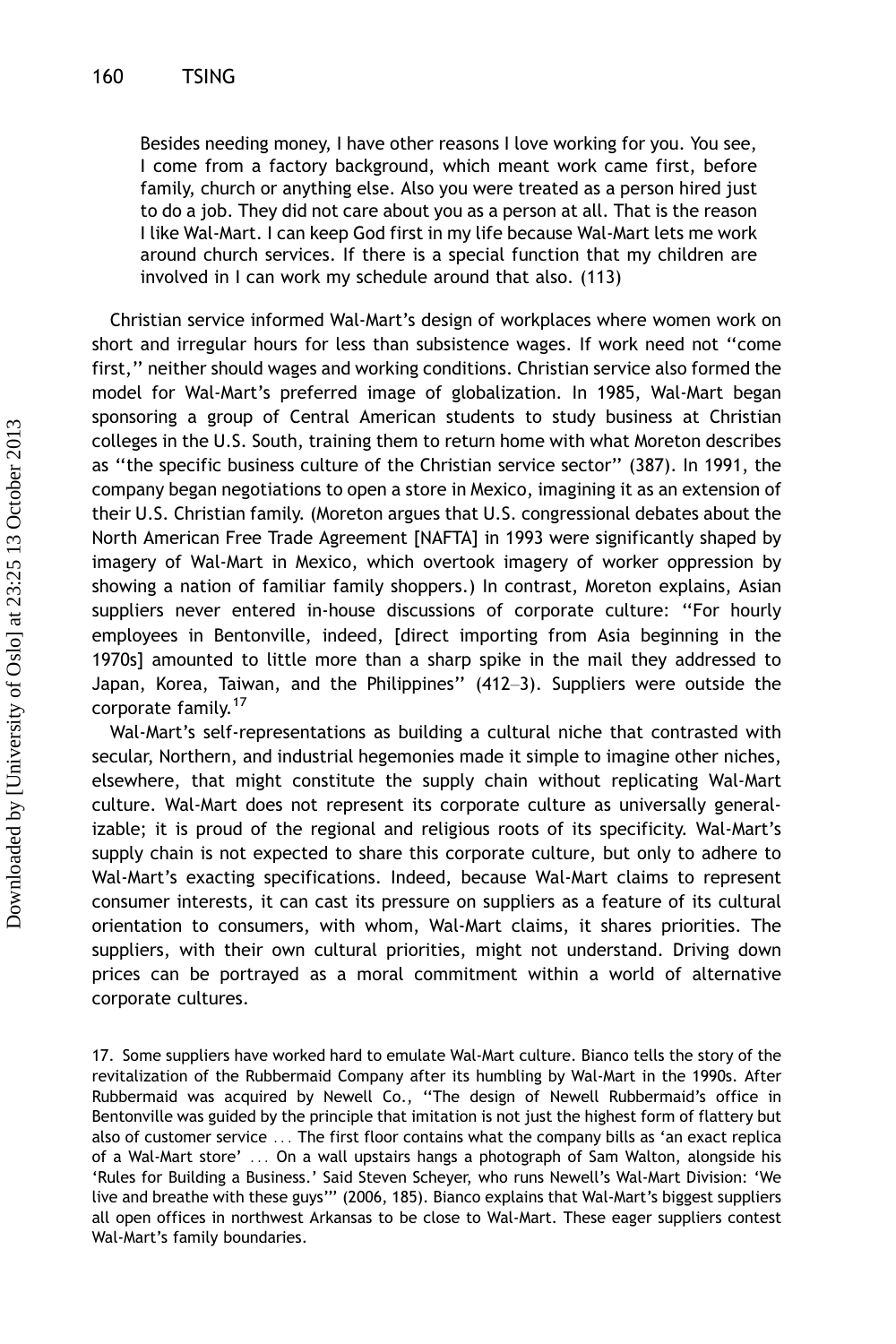This formulation depends on Wal-Mart's favored figure of labor power, the servant leader. The servant leader is not a conventional ''economic'' figure; it brings the contours of gender, race, region, nation, and religion into labor subjectification. The servant leader is a self-conscious commentary on gender, putting patriarchal family values to work for the corporation. Sociologist Ellen Rosen (2006) shows how employees are coached and shamed into accepting these narratives or, alternatively, told to move on. For women employees working for less than the cost of basic selfmaintenance, the work would be untenable without coaching and shaming.<sup>18</sup> The importance of self-consciously parochial gender discrimination in Wal-Mart's labor subjectification policies should make it possible for critics to consider how such particularistic niches play a role in all supply chains. Gender discrimination is not just an add-on to universal problems of labor; gender discrimination makes labor possible in the Wal-Mart model.

Moreton's analysis offers striking testimony to the importance of new non- and even antilabor figures in corporate trajectories. But this raises new questions about labor from the other side of the negotiation table: What happened to union stories of exemplary labor heroes? Rather than stay with the mainly nonunionized Wal-Mart, I turn to the apparel industry, a key site of twentieth-century union victories. The literature on labor conditions in the apparel industry tells a striking story about the refiguration of labor away from union drives toward gender-, ethnic-, and nationbased subcontracting performances. Two developments engage me here: first, the return of sweated labor as a normative feature of supply chains; and, second, the triumph of shopping as a frame for identity even among the oppositionally selfconscious poor.

#### What Happened to Union Standards?

In his book Slaves to Fashion, sociologist Robert J. S. Ross (2001) argues that something rather dramatic has happened to the garment industry in the past twentyfive years.<sup>19</sup> The bad news is particularly disheartening, he argues, because the victories of early-twentieth-century labor struggles in this sector were so important in raising labor standards more generally. In the United States, an alliance of reformers, immigrants, and labor was inspired by garment worker struggles; with the New Deal, their ideas about working conditions, hours, and unions gained ascendancy. These became a powerful model of modernity and decency around the world. ''By the end of World War II," he writes, "sweatshop abuse in the [U.S.] apparel industry was becoming a memory of the past'' (Ross 2001, 85). Since the 1980s, however, sweatshops have come back with a vengeance.

<sup>18.</sup> Barbara Ehrenreich's (2001) account of her time working for Wal-Mart is eloquent testimony to the inadequacy of the wage.

<sup>19.</sup> Critical scholarship on the apparel industry is very rich; I follow Ross here because he tells the story in relation to the change from union victories to sweated labor. Other sources I found particularly useful include Rosen (2001), who explains the changing regulatory environment for apparel, and Collins (2003), who compares two apparel commodity chains.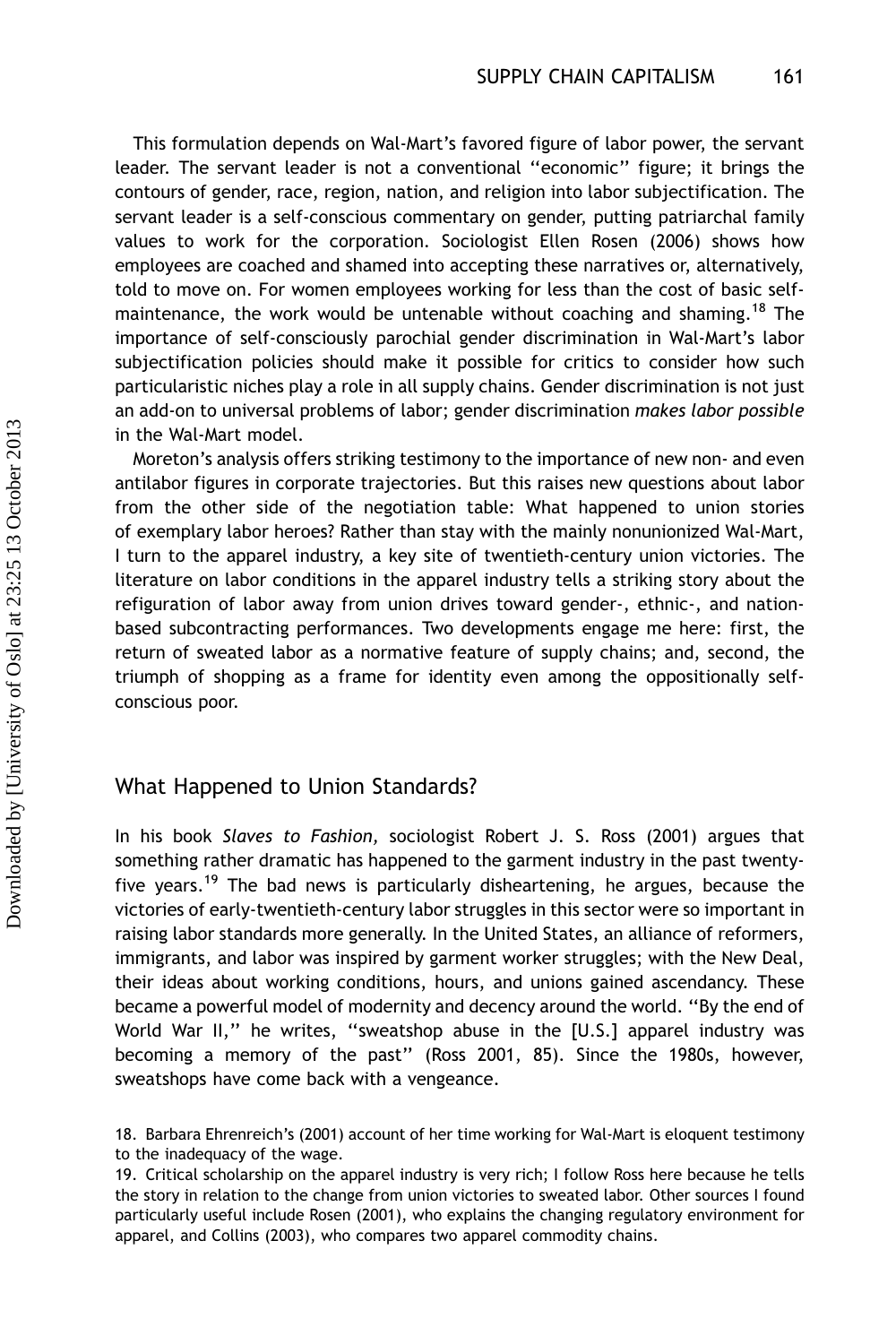Ross's definition of sweatshops focuses on their multiple violations of labor laws, so he is referring here to enterprises willing to work at the borders of legality. These sweatshops are made possible by manufacturers' contracts with small entrepreneurs willing to cut corners and sacrifice labor. He quotes one contractor: ''Now you tell me, how can I pay someone 'union scale' or even the minimum wage, when I'm only getting \$4 per blouse? With overhead and everything else, I may be able to pay the ladies \$1.20 per blouse, but that's tops. There's nothing on paper. I get it in cash'' (134).

Ross notes that many of these small entrepreneurs are immigrants with not much in the way of capital. They may recruit other immigrants—often, but not always, from their own immigrant stream. Some employees are undocumented immigrants or women without permission to work outside the home; they accept low wages because they have few alternatives. Ross shows that immigrants are not ''responsible'' for sweatshops but merely responding to their limited opportunities. Few other U.S. entrepreneurs or employees are willing to accept the risks and poor conditions.

Immigrant entrepreneurs bring performances of ethnic niche specificity into the chain. Ross does not elaborate on the interplay between manufacturers' expectations and subcontractor performances, but this issue is taken up in relation to global outsourcing in Jane Collins's Threads.<sup>20</sup> Collins interviewed U.S. corporate managers who told her they brought their assembly plants abroad to match the superior sewing skills of women in the global South. These skills, the managers told her, are learned at home, not on the job. ''This paradoxical framing of skill makes women's 'disadvantages' in the labor market at least a temporary advantage,'' she explains (2003, 176). Management's orientation requires workers to perform the conditions of their superexploitation: new workers are expected to already know their jobs because they are women. Furthermore, Collins explains, the rate of exploitation can be increased through this same logic. ''In the cruelest of ironies, gender ideologies permit managers to use the insufficiency of the maquiladora wage against women workers. Factory owners have pointed to the fact that household members pool their incomes to argue that women's earnings in the maquiladora are only 'supplemental'''  $(170).^{21}$ 

Subcontracting helps garment manufacturers cut costs; it also relieves top-of-thechain manufacturers of all responsibility for labor. Ross cites excerpts from California's ''Adam's contract,'' the standard form of agreement between manufacturer and contractor. The law offers a vivid model for many subcontracting-type practices, including extraordinary rendition, proxy wars, and other world-making practices of our times.<sup>22</sup> For example,

22. Collins (2003, 162) explains how a 1999 California law, intended to make manufacturers pay wages if their contractors did not, was gutted by legislative redefinitions of responsibility.

<sup>20.</sup> Collins also explores these issues in the United States, where the apparel industry is the largest employer of women and minority workers (2003, 8).

<sup>21.</sup> Collins (2003, 116) documents further ironies of superexploitation in the practice of multiple layers of subcontracting-for example, when urban Chinese factories subcontract to village women. Here the rhetoric and performance of women's ''supplemental income'' are even more important to cost-cutting.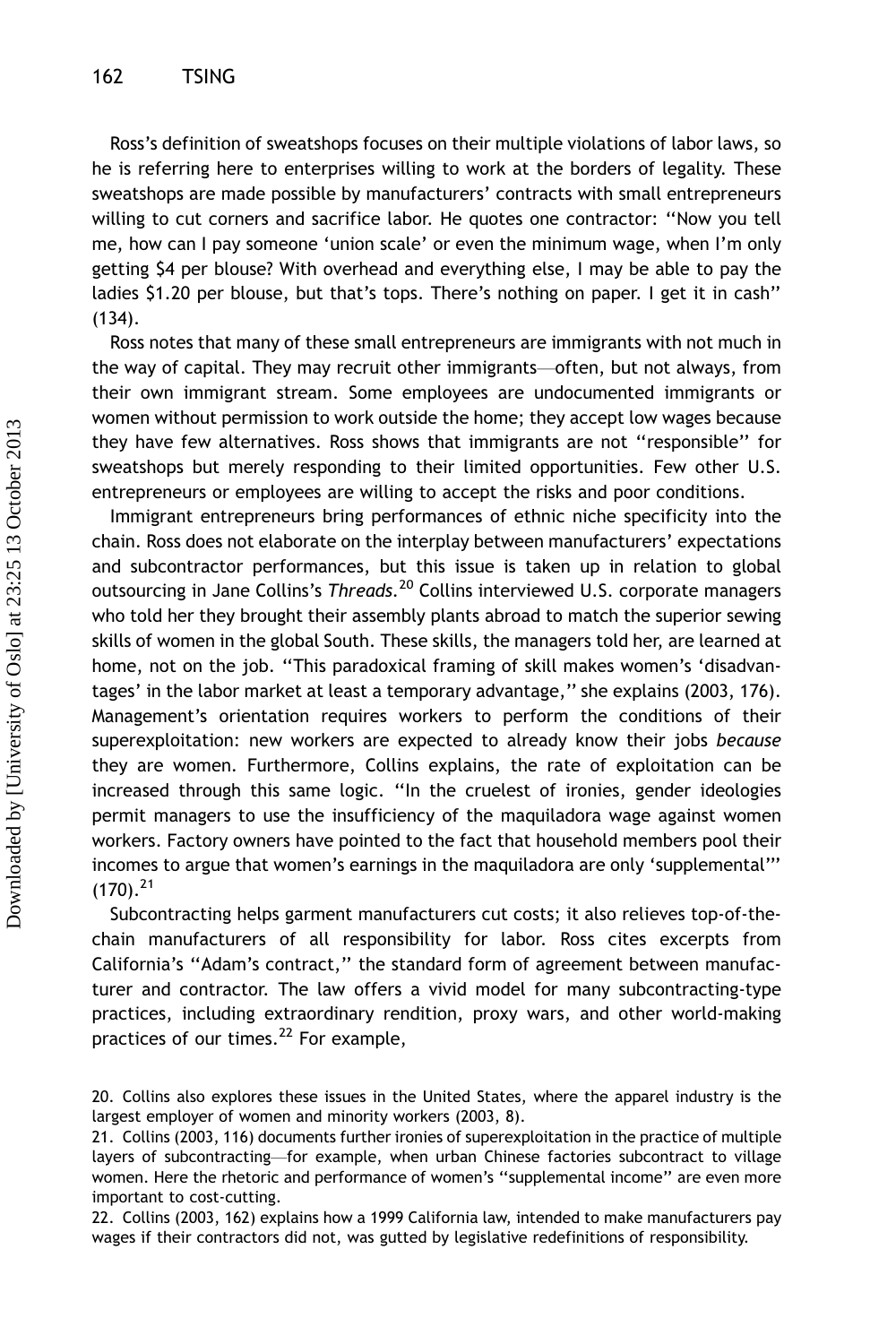$>$  5. Contractor acknowledges that it is an independent contractor and not an employee of MANUFACTURER ...

 $>$  9. In the event that contractor is found in violation of any City, County, State, or Federal law, contractor agrees to indemnify, hold harmless and defend MANUFACTURER from any liability that may be imposed on MANUFACTURER as a result of such violation ...

 $>$  14. Contactor agrees to indemnify, hold harmless and defend MANUFACTURER from any liability that may be imposed on MANUFACTURER arising out of any claim made by an employee of contractor against the MANUFACTURER. (Ross 2001, 129)

This fiction of contractor independence is important in forming both domestic and international supply chains. Even the most ''socially conscious'' firms are able to claim that, despite their best efforts, they are unable to force compliance with their own high ethical standards. It is worth returning to reread the statement by the athletic shoe giant, Nike, with which I opened this essay, which offers a vivid image of supply chain capitalism.

Nike never produced athletic shoes. Company founders began as distributors of Japanese-made shoes. The additions that made for success were the invention of the ''swoosh'' logo, advertising endorsements from well-known African American athletes, and a transfer to cheaper Asian locations for contracting production. Nike's vice president for Asia-Pacific once explained, ''We don't know the first thing about manufacturing. We are marketers and designers'' (Korzeniewicz 1994, 252). Nike thus models another influential model for supply chain rents: selling the brand.

In 1996, protests targeted Nike for allowing children to produce its products. In response, Nike took up the cause of corporate social responsibility.<sup>23</sup> Nike formulated a corporate code of conduct; it also joined an effort to start an independent monitoring organization, the Fair Labor Association. The process originally included citizen and labor groups as well as corporate representatives. Ross  $(2001, 160-8)$ describes the breakdown of communication as corporate drafts insisted on the independence of their contractors, bound by their own national laws and cultural standards, while labor demanded attention to universal human rights. The resulting organization joins other ''voluntary'' efforts to set corporate ethical standards. Such efforts add to the play of the visible and the hidden, building new parameters for niche-making. Successful niches in the supply chain will work with or around monitors to subjectify superexploited labor. Journalist Isabel Hilton spoke with monitors in China, where visits are prearranged with management and workers are coached on proper replies.<sup>24</sup> She describes a document known as a "cheat-sheet," which found its way from a Chinese Wal-Mart supplier to an NGO in 2004.

23. Stade (forthcoming) offers a useful analysis of these events; see also Locke (2002).

24. Hilton's article describes the history of worker discipline in China in the past forty years, examining the continuities and shifts in political culture that have allowed subcontracting to be so profitable—and so deadly. She writes, "There is no sign of the rush to China slowing. China continues to grow, but at a human and environmental cost that is probably unsustainable'' (2005, 53).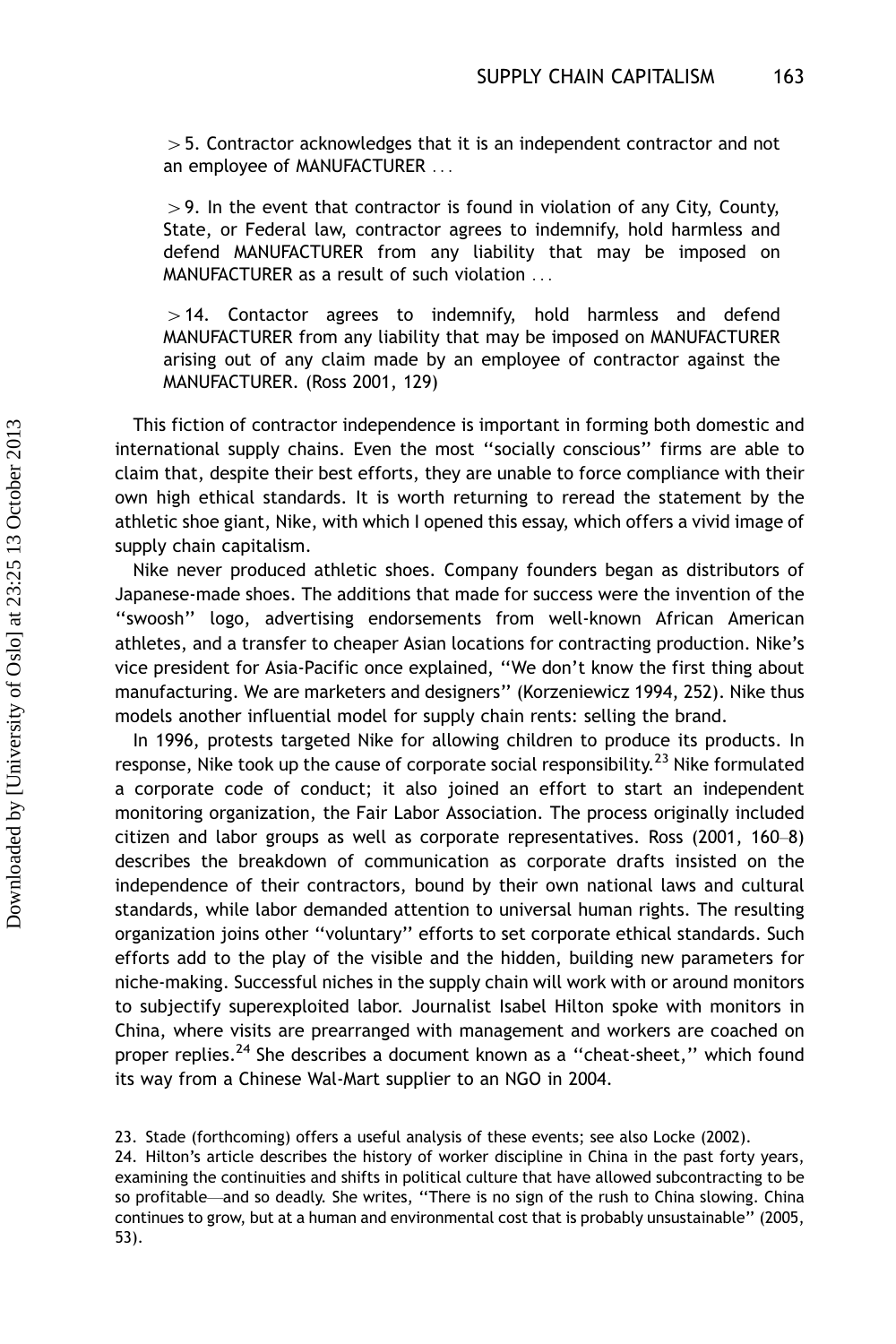It showed that workers would be paid fifty yuan each if they memorized the answers to questions that the inspectors were likely to ask them. The correct answer, for instance, to the question ''How long is the working week?'' was ''Five days.'' The correct number of days worked in a month was twentytwo; overtime was not forced and was paid at the correct rate ... There were fire drills, and they were not made to pay for their own ID cards or uniforms. If all this were true, what need would there have been for the workers to memorize the answers? (Hilton 2005, 47)

Without a court system that respects workers' rights, Hilton argues, workers who protest their conditions have little chance to effect reforms.

It is up to manufacturers, too, to orient their consumers away from antisweatshop campaigns. This is made simpler by histories in which social justice itself can be commodified.

#### Shopping for Justice?

Antisweatshop campaigns have had considerable success in using images of superexploited labor heroines, particularly in mobilizing consumers. If this essay gives short shrift to such efforts, it is only because others have documented them at length (for example, see Klein 2000). Few, however, have noted the ironic effects of these campaigns' assertion that consumers can be the leading force of oppositional politics in these times: the poor as well as the rich can get behind this sentiment. Workers and their families and neighbors may find themselves identifying as consumers in their struggles for dignity. This effect owes a great deal to the success of the advertising industry in commodifying dissent (see Frank and Weiland 1997).

By the end of the twentieth century, the advertising industry had gained such influence that it became impossible to think of any feature of society, including politics, without advertising. An advertising-mediated politics has blurred the lines between corporations and their customers as consumers enroll corporate identities in their struggles, and, conversely, corporations enroll consumers in spreading their interests and images. The ability of corporations to survive and thrive in the midst of antisweatshop campaigns rests largely on their skill in keeping consumers on their side. It is not enough for them to protest that supply chain contractors are independent; top-of-the-chain corporations also promote their products as in themselves producing justice.

The commodification of African American dissent has been a key element in corporate strategies to enroll even the poorest and most disadvantaged consumers in their image games. Anthropologist Paulla Ebron's (2008) research offers key clues to this history. U.S. cultural politics inspired African American reformers in the mid-twentieth century to focus on issues of representation, including in advertising. They demanded that advertising show more black people—and they won. By the end of the century, images of African Americans were pervasive in U.S. advertising, and they arguably represented the single greatest asset to U.S. advertising abroad. This extraordinary success drew from the rich performance and image culture developed in black struggle—as well as the respect with which black struggle was regarded in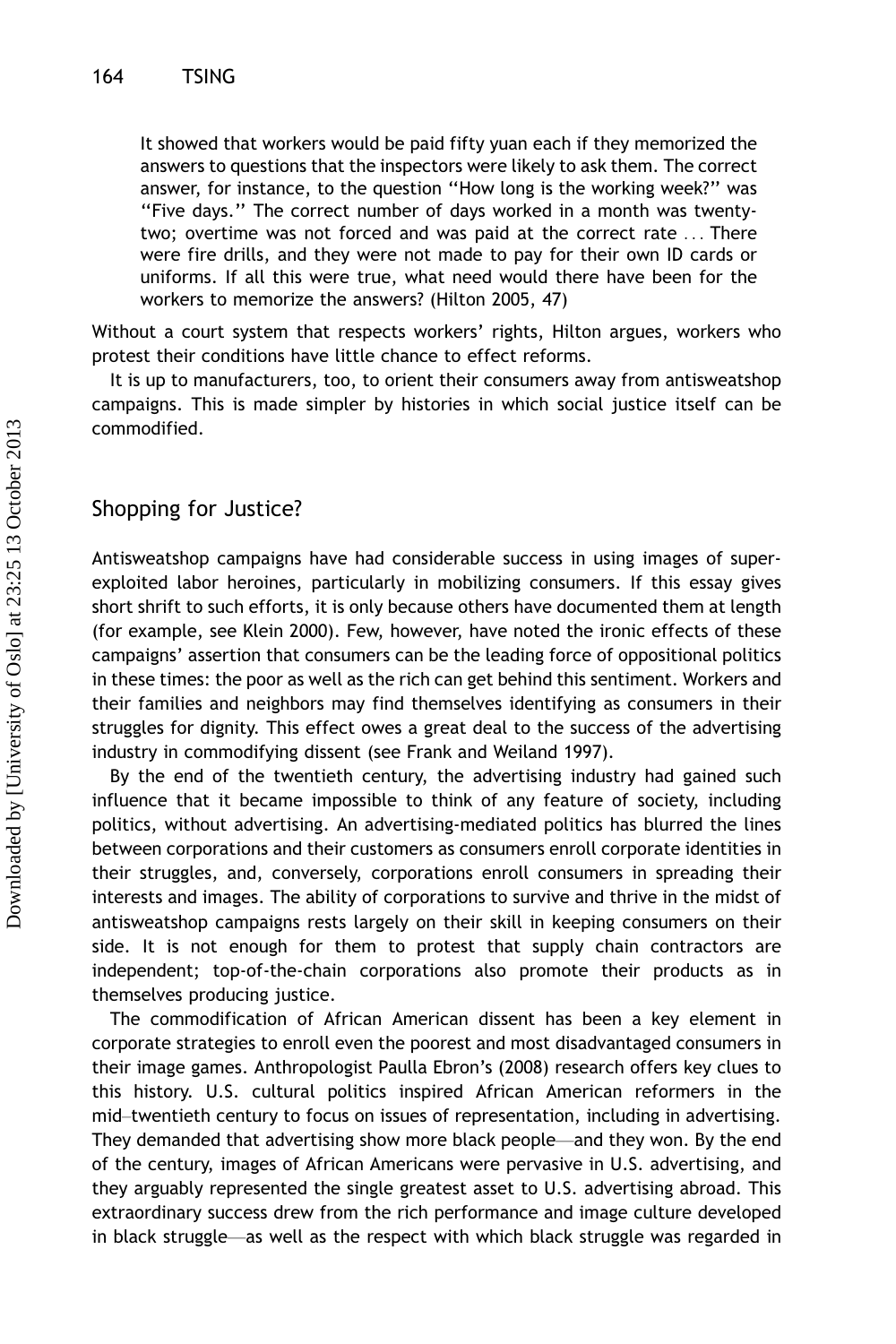many other parts of the world. Drawing tropes and themes from anticolonial campaigns around the world, African Americans added a distinctive performance style that made even everyday resistance seem cool. This rebellious ''attitude'' made good advertising. Clothing, accessories, alcohol, music, and whole ways of life could be sold through it. Young people around the world have been attracted to its appeal to oppositional consciousness as well as its openings to other moments of rebellion or cultural pride. The ''bad'' Black young man has been particularly charismatic. Ebron points out that transatlantic ''bad'' captures divergent genealogies as it spreads; African hip-hop artists draw from their own political agendas even as they imitate American style. Yet even in going their own way, they learn that style itself is a political agenda. Black American style has been a contagious medium to configure politics.

Anthropologist Mark Anderson (2005) brings this story to the problem of sweatshops.<sup>25</sup> Why is it, Anderson asks, that U.S. rapper Puff Daddy poses with a black power salute on his Web site, but refuses to apologize for his Sean Jean line of Honduran jeans made under sweatshop conditions? He asks the subjects of his ethnographic fieldwork, Honduran Garifuna, who identify as black. Although some of his young male informants have relatives who work in sweatshops, they focus on the problem of shopping. It's hard to buy those high-fashion jeans in Honduras; they are forced to ask for them from relatives in New York, they complain. The struggle for these young men, Anderson realizes, is for respect within Honduras's racial hierarchy; here, what they call the "black American"—a cluster of consumer goods and mediated styles—is their biggest ally. To dress "black American" is to simultaneously show off the oppositional disposition of black rebellion and the power of the United States. They are proud that they dress better than their mestizo compatriots even as they fight for other forms of respect.

Anderson asks one of his Garifuna friends why he likes to watch ''ghetto action films'' from the United States. His friend explains, ''There, the most important thing is that the people that want to extend racism against us, the [mestizos], aren't worth anything there. Because there, eh, a lot of guys go around real quiet, they don't mess around because they know that there the blacks have a lot of power'' (2005, 10). Wearing ''black American'' style offers the same promise of respect.

Nike products came to Garifuna attention in the 1980s with commercials that linked Nike shoes and African American sports stars as well as masculine prowess and ''inner city authenticity'' more generally. Anderson writes, ''Among Garifuna in Honduras, the Nike swoosh circulated as a polyphonic icon of youth resistance, racial blackness, economic status and corporate power'' (17). He continues:

Most interestingly, the swoosh became detached from the particular commodities it labels and appeared all over the place; painted on the sides of taxis, on the rocks by the river, on the side of houses, on the backboard of a basketball hoop. A few Garifuna inscribed it on their very bodies, tattooing the swoosh on their arms or shaving it on the back of their heads. When

25. A version of the paper forms a chapter in Anderson's forthcoming book, *Blackness and* indigeneity: Garifuna and the politics of race and culture in Honduras.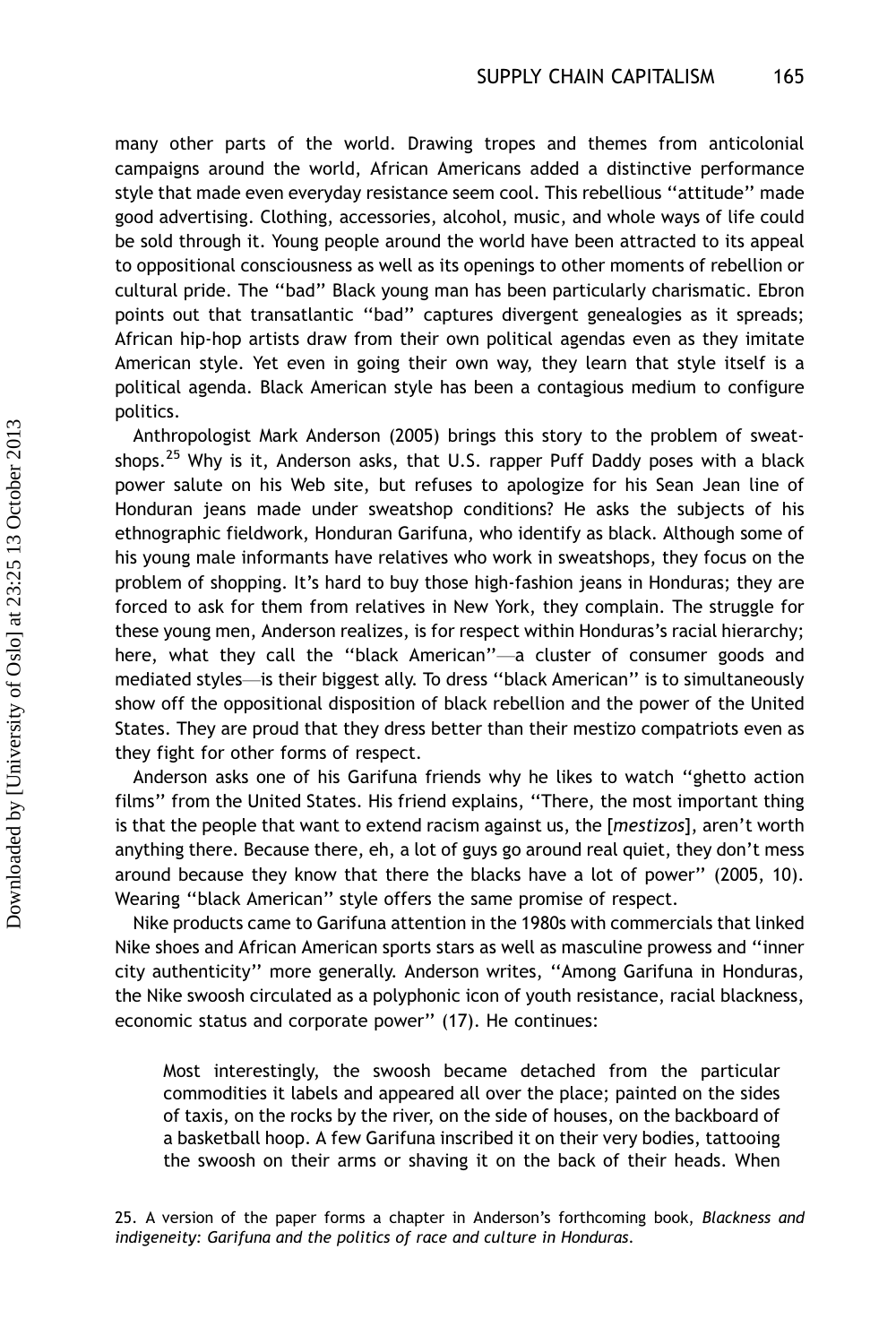I asked individuals why they mark their bodies with the Nike symbol they either gave vague responses such as ''se llega la marca'' (the brand is hot) or laughed and never answered the question. Their friends occasionally chided them for lacking the ''real'' product or becoming a ''live advertisement.'' Nevertheless, the sign acquired an obvious, if opaque, importance, perhaps because it distilled in such a compact manner the complex relations between blackness and ''America,'' between transnational corporations and consumer practices. (16)

These young Garifuna men are not wealthy consumers. They see their adherence to black American consumption as a strategy to get themselves out of poverty. They know the women who work at maquiladoras, but they do not organize boycotts on these women's behalf. Their struggles for respect as black men take precedence.

Garifuna men are the kind of figures of contradiction that may be necessary to understand the global economy. They show us how varied struggles for justice may displace each other. Supply chains are only possible because of the conflicts of interest and identity that segregate race, gender, and national status niches. Rather than sweeping these differences under the rug, we need to begin our negotiations for justice here.

#### Nonwork Livelihoods

Nike style is an ingredient in gender and race performances that give young Garifuna men their sense of a competitive edge. If they reproduce niche economies, it is by imagining themselves first and foremost as black men in struggle—that is, as privileged consumers. Their identity as black consumers brings my discussion to the more general question of how performances of gender and race shape the supplier end of supply chain capitalism. Such performances take place inside as well as outside the workplace—in part through the importance of tropes of consumption for workers.

Uma Kothari (2007) studied apparel industry workers in Mauritius at a moment when the industry began to leave the island in search of cheaper labor. Laid-off apparel workers quickly migrated to the market, where their history of assembly work was transformed into an expertise in fashion in the many stalls that sold clothes and accessories to both local residents and tourists. They became particular experts in the knockoffs of name-brand products through which Mauritius locals could participate in metropolitan fashion trends. What is surprising in this story for those of us more used to sweatshop images is the local interpretation of apparel assembly work as a guide to fashion consciousness. Workers already imagined themselves in tropes of consumption and entrepreneurship, and this facilitated their move to local fashion markets.<sup>26</sup> Lisa Rofel (personal communication) tells similar stories of women

<sup>26.</sup> Kothari (2007) presented this material in a keynote presentation at the Conference on Poverty and Capitalism in Manchester. See also Kothari and Laurie (2005) and Edinsor and Kothari (2006).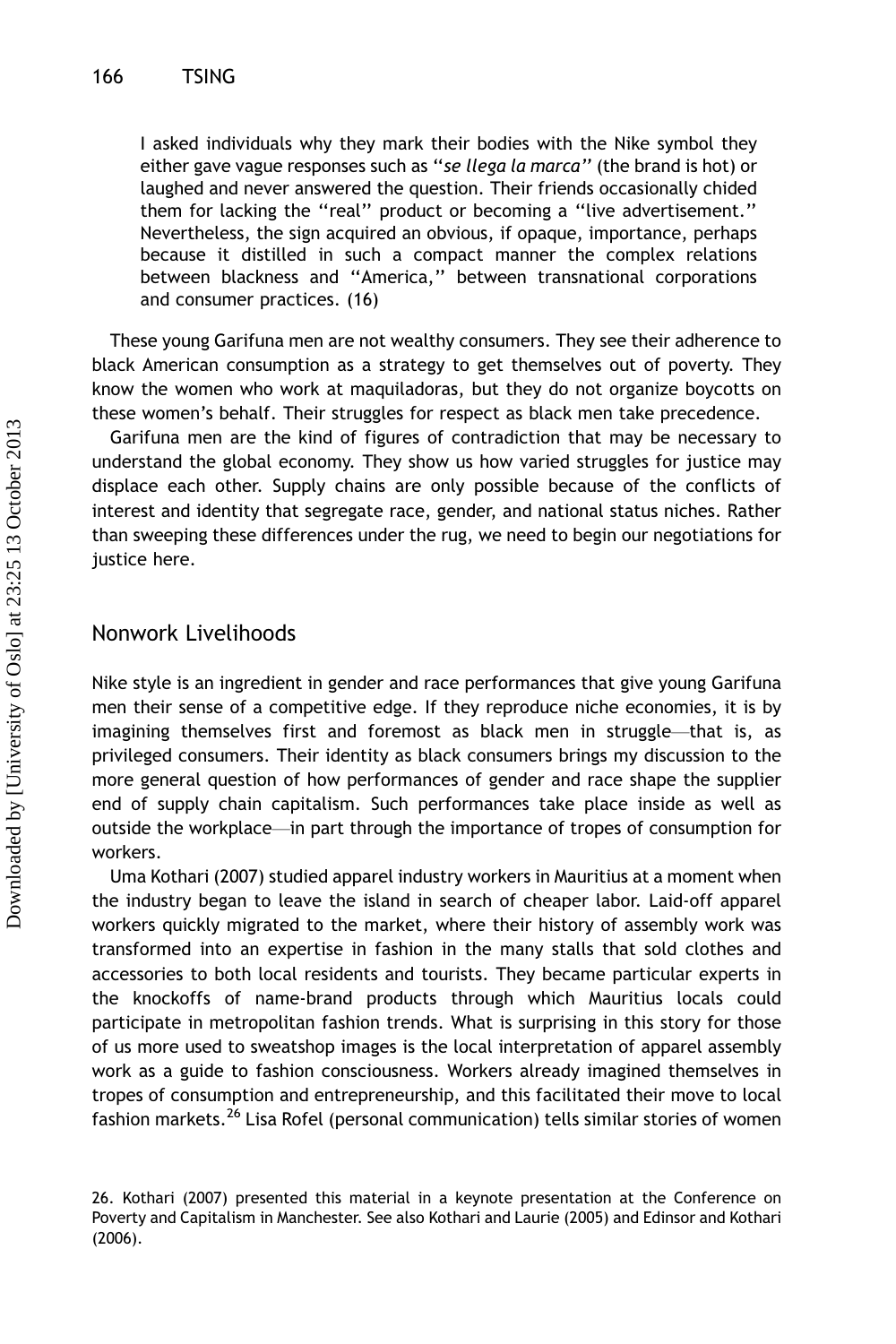garment workers in China, who sustain their factory work by imagining that it will make it possible for them to open fashion boutiques in the future.<sup>27</sup> Dreams of entrepreneurship and consumption shape worker subjectivities—and the meaning of ''work.''

Here I return to my argument that the conditions of contracting through supply chains stimulate performances of niche difference that affirm supplier qualifications for the necessary superexploitation of the niche. Such performances take place particularly where work is coded as entrepreneurship. Suppliers learn to imagine themselves as risk takers rather than laborers. Their cultural characteristics—such as gender, race, ethnicity, nationality, citizenship status, and religion—make it possible for them to succeed in mobilizing themselves or others like them as labor. Recall, for example, the ethnic entrepreneurs mentioned above as essential to apparel supply chains in the United States. They both recruit labor and motivate labor through appeals to ethnicity. They reconfirm the importance of ethnicity by linking ethnic performance to economic performance in the supply chain. In the process, they also blur the lines between self-exploitation and superexploitation. They push themselves to succeed through the very characteristics that define their usefulness to the supply chain. In this process, niche differences are confirmed and invigorated in new forms.<sup>28</sup>

One striking place to examine this process is in the making of white male ''independent contractors'' in the United States. U.S. white men grow up dreaming of starting their own businesses as a key to the autonomy at the heart of their sense of race, gender, and national status. Supply chain capitalism has made use of this dream to tap the extraordinary efforts these men are willing to use to hold on to "independence." Here is geographer Michael Watts's description of chicken production in the United States.

Broilers are overwhelmingly produced by family farmers (''growers'') but this turns out to be a deceptive description. They are in fact raised from dayold chicks to 45-day (4.8 lbs live weight) broilers by farmers under contract to multi-billion dollar transnational integrators who own the chickens and feed. Non-unionized growers must borrow heavily in order to build the infrastructure necessary to meet rigid contractual requirements intended to insure ''quality.'' Conventional contract terms are such that integrators provide growers with chick or poult hatchlings and feed from integratorowned hatcheries and feed mills, and veterinary services, medication, litter and field supervisors. Conversely, contract growers provide housing, equipment, labour, water and fuel. (2004, 46)

<sup>27.</sup> Lisa Rofel and Sylvia Yanagisako are studying ties between the Chinese and Italian silk industries.

<sup>28.</sup> Lyn Jeffrey's (2001) study of multilevel marketing in China in the 1990s is illuminating in thinking about this issue. Multilevel marketing took off like wildfire in China at a moment when workers were learning to rethink their life trajectories with capitalist tropes. Participants were coached to imagine themselves as entrepreneurs. Performing entrepreneurship pushed them both to work harder and to recruit others. Those ''others'' were often family members; thus, entrepreneurial performances walked a fuzzy line between self- and superexploitation.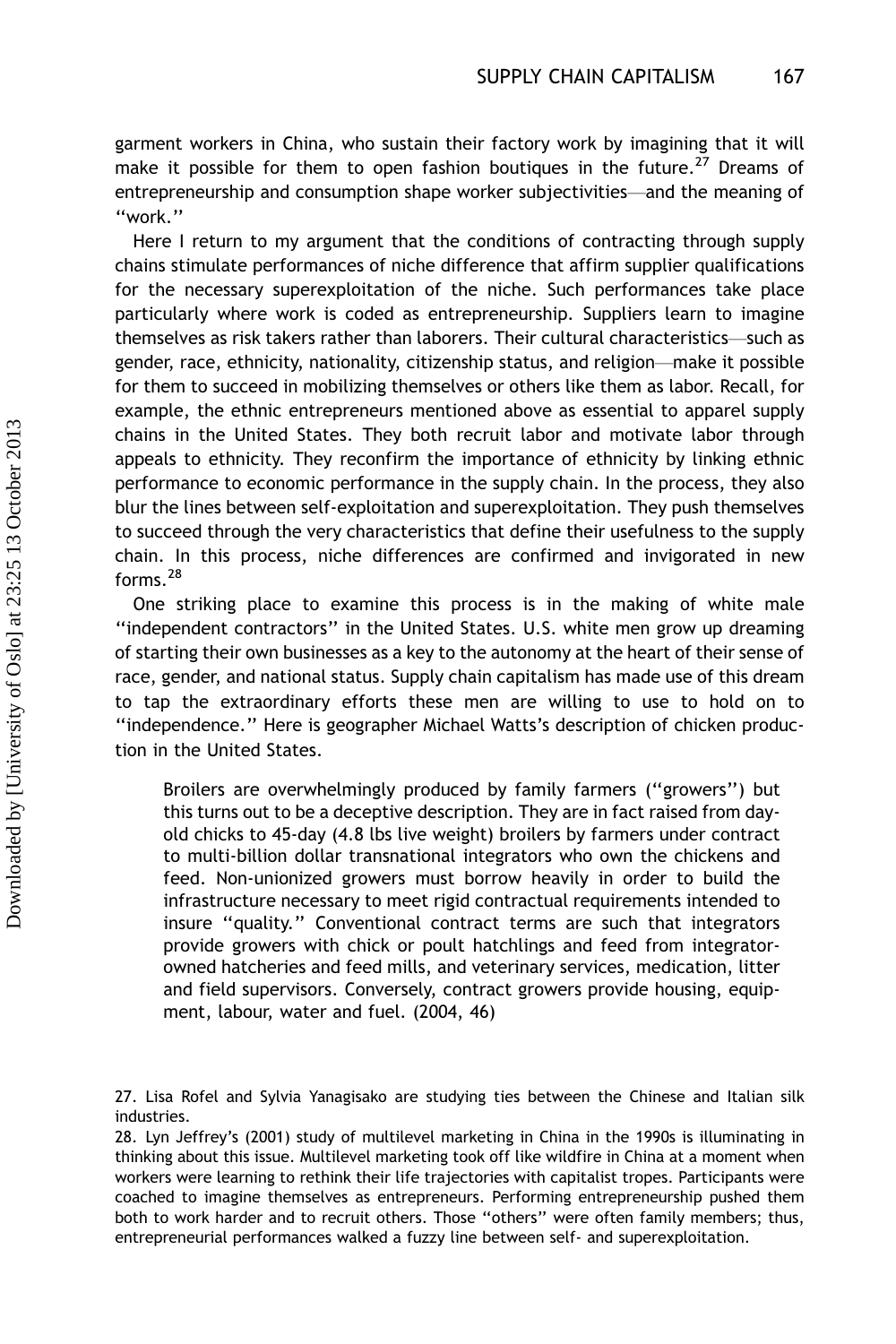Watts describes the chicken farmer: ''The average grower is a 48 year old white male who owns 103 acres of land, 3 poultry houses and raises 240,000 live birds under contract through six flocks per year; he owes over half of the value of the farm to the bank and works more than 2,631 hours per year'' (46). We can imagine a relatively privileged citizen, a landowner and proud of it, perhaps protecting his farm from foreclosure. Yet, Watts reports, the growers' average annual poultry income in 1999 was only \$15,000; furthermore, the required hours and investments for the contract are clearly exacting. Watts concludes: ''Contract growers thus are not independent farmers at all. They are little more than 'propertied labourers': employees of corporate producers who also dominate the [chicken] processing industry'' (47). Yet this ''little more than'' makes a big difference. It is hard not to imagine the cultural commitment of the grower to independent landholding and ''a business of his own.'' Contract farming flourishes in the imagined difference between being an employee and an entrepreneur. The contract farmer works for \$5.70/hour (\$15,000/2,631) even though he is a white man because he owns his own business. Self-exploitation is essential to the cost-cutting power of the supply chain.

The dream of becoming an independent businessman draws white male citizens like Watts's growers-into supply chain capitalism. One could call this a performance of gender, race, and national identity. In the process, self-exploitation becomes one variety of superexploitation: that is, labor dependent upon race, gender, and national characteristics. The equation of work and entrepreneurship holds this equation together. This equation is spelled out even more clearly in a New York Times report on the 2006 attempt of drivers for the shipping company FedEx to unionize. FedEx has avoided giving its drivers union privileges, as well as health insurance, sick days, retirement, and other employee benefits, by making all its drivers ''independent businessmen.''

But Bob Williams, who led the unionization drive, says the model does not work for the drivers. Like many, he was lured to FedEx by advertisements that said ''Be Your Own Boss'' and talked of earning \$55,000 to \$70,000 a year.

After he began, Mr. Williams said, he felt like anything but his own boss. ''They have complete control over my day,'' Mr. Williams said. ''I have to wear their uniform, buy their truck and use their logo. I have to buy insurance from them. I have to do the route they tell me to do and make the stops they tell me.''

Mr. Williams was also disappointed by the pay, the lack of health benefits and assignments to unfamiliar routes. He said he grossed a maximum of \$62,000 a year but netted only \$30,000, despite 60-hour weeks. Out of his gross, he had to pay for his truck, insurance and gas, and a company-supplied package scanner ...

Last December, Mr. Williams hurt his back lifting a package. Eight days later, FedEx fired him, saying he had breached his contract by failing to find a replacement to handle his route while he was injured. (Greenhouse 2006)

The report on FedEx notes that this union struggle is particularly important in a climate in which ''[o]ther prominent companies, including Microsoft, Verizon, and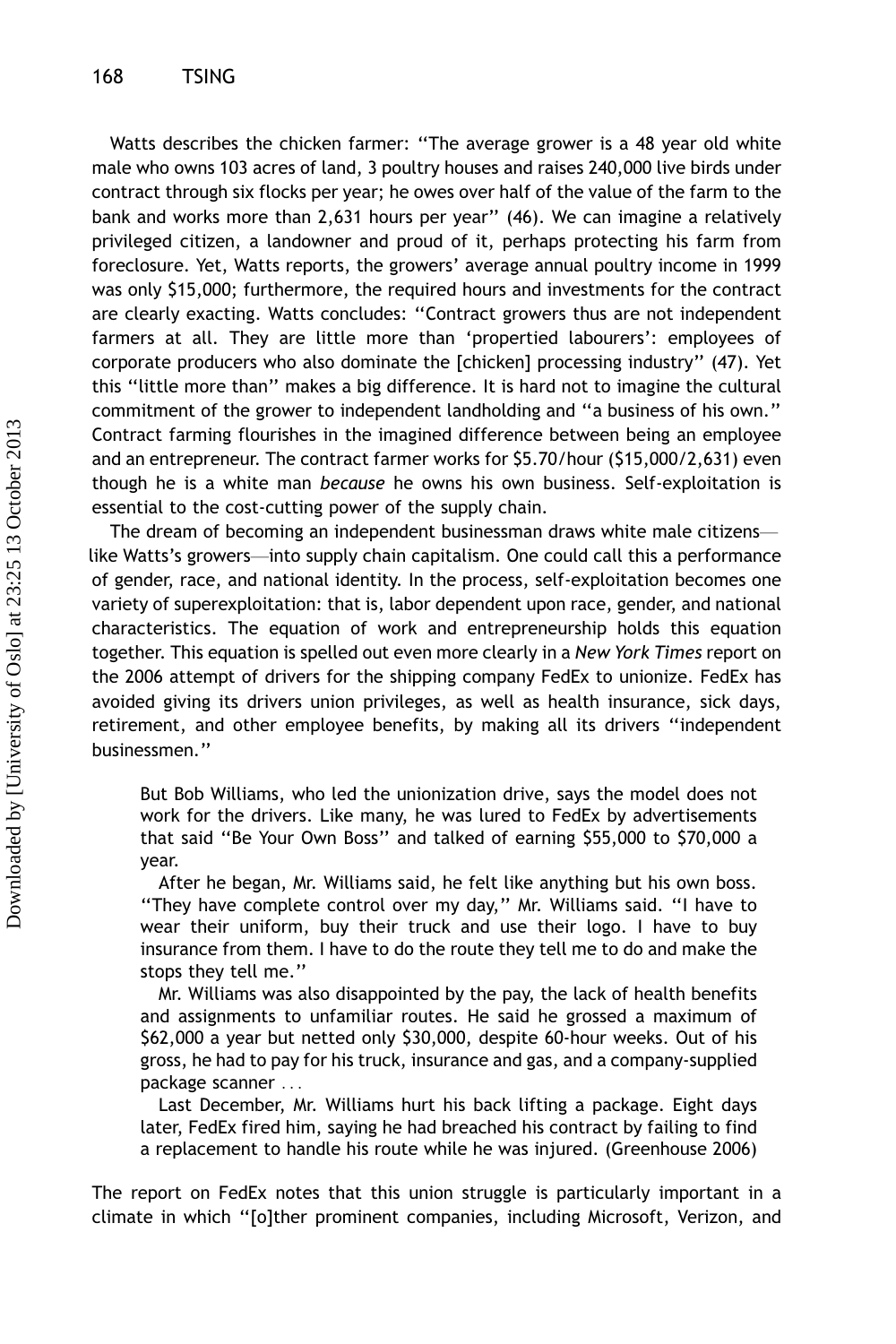Hewlitt-Packard, have been entangled in major disputes over whether workers are contractors or employees.'' Supply chains in each of these businesses require those who are willing to work long hours in order to hold on to their status as self-employed. Self-exploitation is driven by gender, race, and national performance standards.

The blurring between self- and superexploitation through performances of gender, race, ethnicity, and nationality is important at the bottom as well as at the top of U.S. status hierarchies. My own recent research illustrates this through the study of a wild mushroom supply chain.<sup>29</sup> The North American matsutake is picked in forests in Canada and the northwestern United States for export to Japan. Japanese importers buy it mainly from Canadian exporters, who contract with, among others, bulkers in the United States, who buy from independent buyers, who in turn buy from independent pickers. There are many relationships of dependence along this chain, such as the fact that buyers generally have no money to buy except for that provided to them every night by their bulkers. But it is important to almost everyone along the chain that they be considered independent contractors rather than employees. As one bulker stressed to me, when he gives \$5,000 to a buyer, he has no legal protection on that money since the buyer is not an employee. Only the trust between independent businessmen holds them.

In this context, no one imagines him- or herself as working for anyone else. Indeed, I realized that at least in central Oregon, where I am conducting research, I never hear anyone call mushroom-related activities ''work.'' Sympathetic observers refer to the work of mushroom picking. The woman who owns a mushroom picker campground explains quite properly that ''these people work so hard'': They are out in the woods from the first light of dawn, working despite snow and rain and low mushroom prices. Work is a good thing, not an insult. But it's not the usual description of mushroom picking or buying, which instead portrays it as entrepreneurial ''freedom.''

Matsutake are picked by a number of very different cultural communities. First, there are middle-aged white men cast loose: veterans of the Indochinese wars, exloggers thrown out by downsizing, and ''traditionalists'' hard-set against liberal hegemonies. For these pickers, mushroom picking is making it on one's own--without the props of a corrupt and irritating society. The nineteenth-century California gold rush comes up repeatedly as metaphor: the mushrooms are ''white gold.'' The pickers are there to find a fortune on their own initiative. With care not to take this too literally, one might describe their niche as ''nonwork'' because most of them have rejected earlier histories of wage labor-because they hate the system, the government, taxes, regulations, and routine.

Most of the other pickers-by far the largest group today-are Southeast Asian refugees from Laos and Cambodia who arrived in the United States in the 1980s, often after several years of living in makeshift refugee camps in Thailand. With similar care, one might call this niche ''nonwork'' in the sense that many Southeast Asian pickers have lacked the cultural capital (language, education, employment histories, etc.) to

<sup>29.</sup> My research forms part of the Matsutake Worlds Research Group, in which Shiho Satsuka, Lieba Faier, Michael Hathaway, Tim Choy, and Miyako Inoue participate. Hjorleifur Jonsson, Lue Vang, and David Pheng have made important contributions to my fieldwork in Oregon.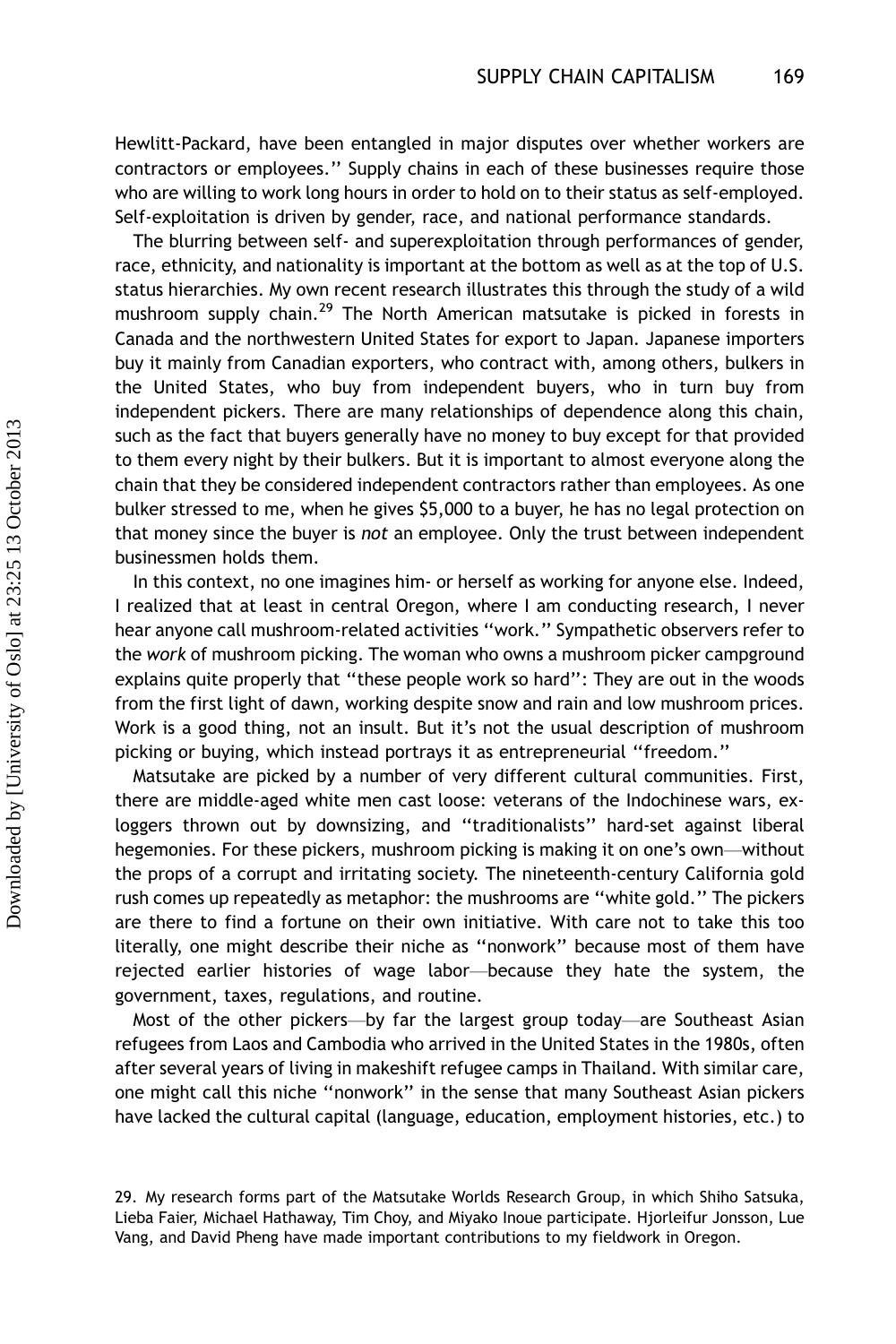find decent wage-labor jobs in the United States. Mushroom picking allows pickers to draw on Southeast Asian community-building skills; many pickers compare the mushroom camps to Laotian villages or, more ominously, Thai refugee camps. In describing mushroom picking, Southeast Asian pickers mention networks of sociability, political mobilization, leadership, hustling, and healing. Both white and Southeast Asian pickers speak of intertwined political and market-oriented ''freedom" in foraging (Tsing forthcoming a).<sup>30</sup> Meanwhile, the pickers see this income as compatible with disability, unemployment, or other government compensation (for lack of ''work''). Buyers joke that the pickers disappear at the first of the month to collect their checks.

Mushroom harvesting is labor in any conceivable definition of the term, but mushroom workers do not place themselves within histories of ''work.'' The nonwork status of mushroom picking is a reminder of the specificities of the cultural history that allowed the twentieth-century labor movement to take ''work'' for granted as the locus of negotiation between labor and capital. Nineteenth- and twentiethcentury labor struggles created the dignity of work as a sacrifice of time and effort in exchange for a wage. In the twenty-first century, an increasing number of laborers do not imagine their activities primarily through this history's categories. Most commentators on this problem argue that less people are doing hard, physical labor; today, they say, the economy is run almost entirely by service and information. I see no evidence of the withering away of tiring, repetitive, or physical chores, although perhaps some have been moved farther away from privileged commentators. The issue is not that these chores have gone away. Instead, the challenge is that people doing these chores may not see themselves within familiar frameworks of labor.<sup>31</sup>

Consider the coastal town in Fujian Province described by Julie Chu (forthcoming). The most prestigious activity for young men is going abroad. Traveling is facilitated by a contract with the gods, who help young men overcome innumerable obstacles of money, visas, and so on. In places like New York, these young men slave at low-paid restaurant and warehouse jobs. However, from their perspective this is the fulfillment of a manly destiny and not just a matter of chores. Meanwhile, back home, their families wait for remittances. They say there is no work at home for men, and so everyone sits around and plays mahjong. Local life would fall apart except that they have hired peasant migrants from poorer interior villages to come take care of everything. These peasants, in turn, are on a quest to find their fortune as their relatives, too, wait at home for remittances. It seems that no one is working, but in

<sup>30.</sup> Elsewhere I discuss the importance of ''freedom,'' a concept that combines anticommunism and entrepreneurship, for both white and Southeast Asian pickers (Tsing forthcoming b).

<sup>31.</sup> After explaining the ''nonwork'' status of mushroom picking, it is awkward to explain the occurrence of a pickers' strike in October 2004. The strike lasted two days, during which a significant portion of the pickers refused to gather mushrooms, instead parading with signs at the buying station. However, it seems never to have occurred to anyone that the strike would lead to labor negotiations. Who would represent labor and who would represent management? The success of the strike, according to everyone with whom I spoke, was measured by the number of newspaper reports that came out about it. This makes the strike more similar to the exposure of a scandal—one of the more effective tools against supply chain exploitation.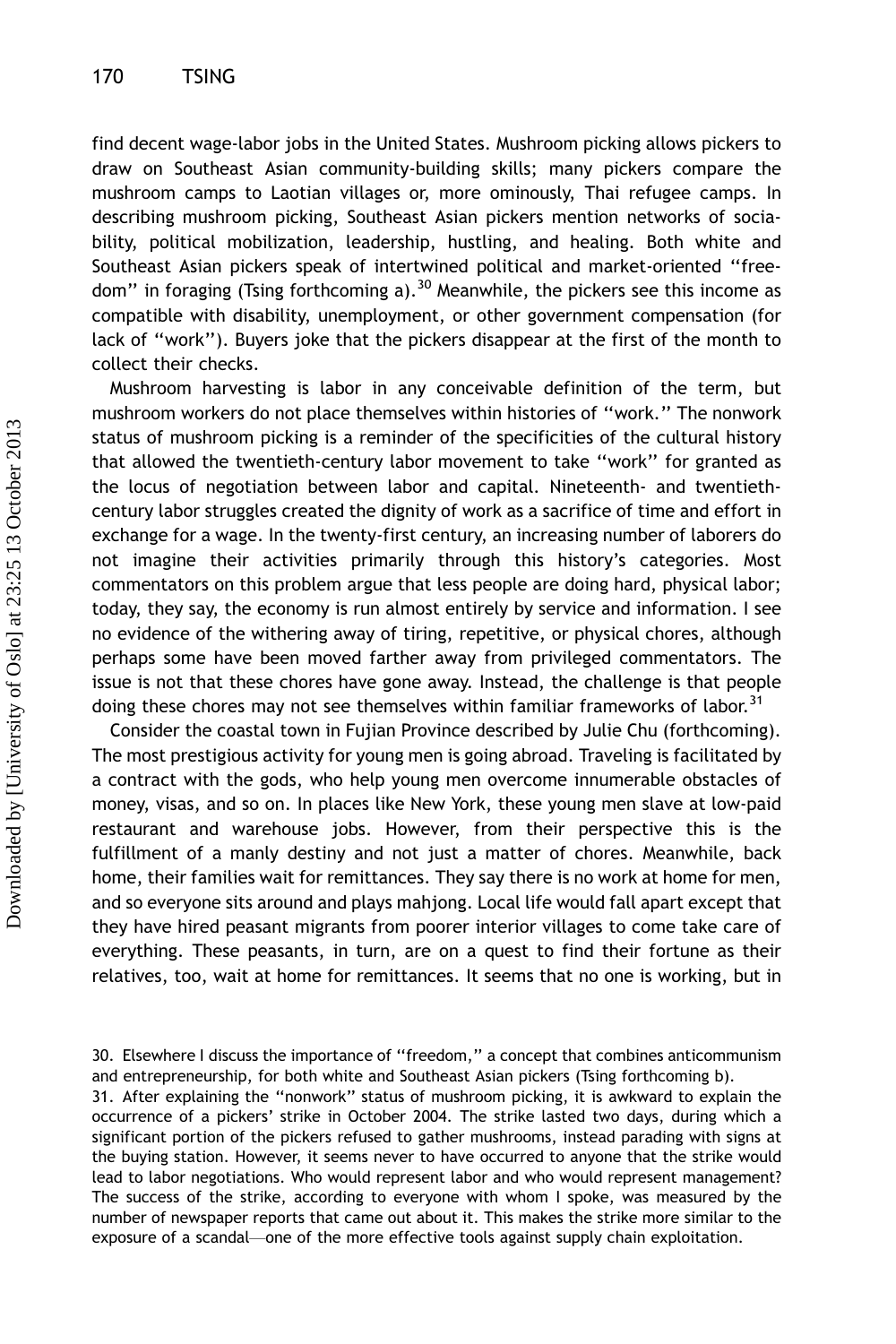the process the town has somehow become a part of one of the most dynamic growth areas in China.

Where ''work'' as imagined by nineteenth- and twentieth-century labor movements is not a framework for people's descriptions of their activities, it will be really hard to mobilize around familiar labor slogans or the notion of ''solidarity'' that they inspired. Another set of articulations is needed. These will probably have to stay close to cultural niches and the links between them.

Let me restate my argument. Supply chain capitalism makes use of diverse socialeconomic niches through which goods and services can be produced more cheaply. Such niches are reproduced in performances of cultural identity through which suppliers show their agility and efficiency. Such performances, in turn, are encouraged by new figures of labor and labor power in which making a living appears as management, consumption, or entrepreneurship. These figurations blur the lines between self-exploitation and superexploitation, not just for owneroperators but also for the workers recruited into supplier enterprises. Through such forms of exploitation, supply chain capitalism creates both great wealth and great poverty.

If supply chains use cultural diversity, does that mean that supply chain capitalism is in control of diversity at a global scale? Geographer Susanne Freidberg's (2004) comparison of anglophone and francophone supply chains for French beans is helpful in explaining why not. She shows us the heterogeneity of supply chains, particularly in their use of cultural diversity. Freidberg's supply chains link France and Burkina Faso, on the one hand, and Great Britain and Zambia, on the other. Despite their similar geographies and identical product, the chains are quite different. French chains fetishize difference, putting the work of translation in the hands of merchants; British chains require cultural similarity as a technique of ''supply chain management.'' Freidberg shows how these differences build on entangled histories of power and respond to the possibilities of postcolonial relations between metropoles in Europe and peripheries in Africa. National and colonial histories—rather than "economic" functional requirements—explain the divergent trajectories of the chains. Freidberg's analysis allows us to consider the power of supply chain capitalism without attributing total control to it. Diversity is both ''inside'' and ''outside'' supply chain capitalism. It both makes supply chain capitalism work and, upon occasion, gets in its way.

It is in this light, indeed, that one can appreciate the pleasures together with the dangers of diversity. Because diversity is not entirely created by employers, it offers a wealth of resources, for better or worse, that workers use without considering the best interests of their employers. At their very best, supply chains can offer sites for self-expression that are unavailable in more conventional forms of livelihood. The mushroom pickers I am studying want to be foraging in the mountains. Here they can combine making a living and revitalizing ethnic and gender histories. Supply chains are not always evil. Furthermore, even in the most exploitative situations, nonwork identities are not only about labor discipline; they also open alternatives. James Hamm (2007) describes a man working in Mexico's maquiladora industry whose dreams of becoming an independent furniture craftsman sustain his hopes for a better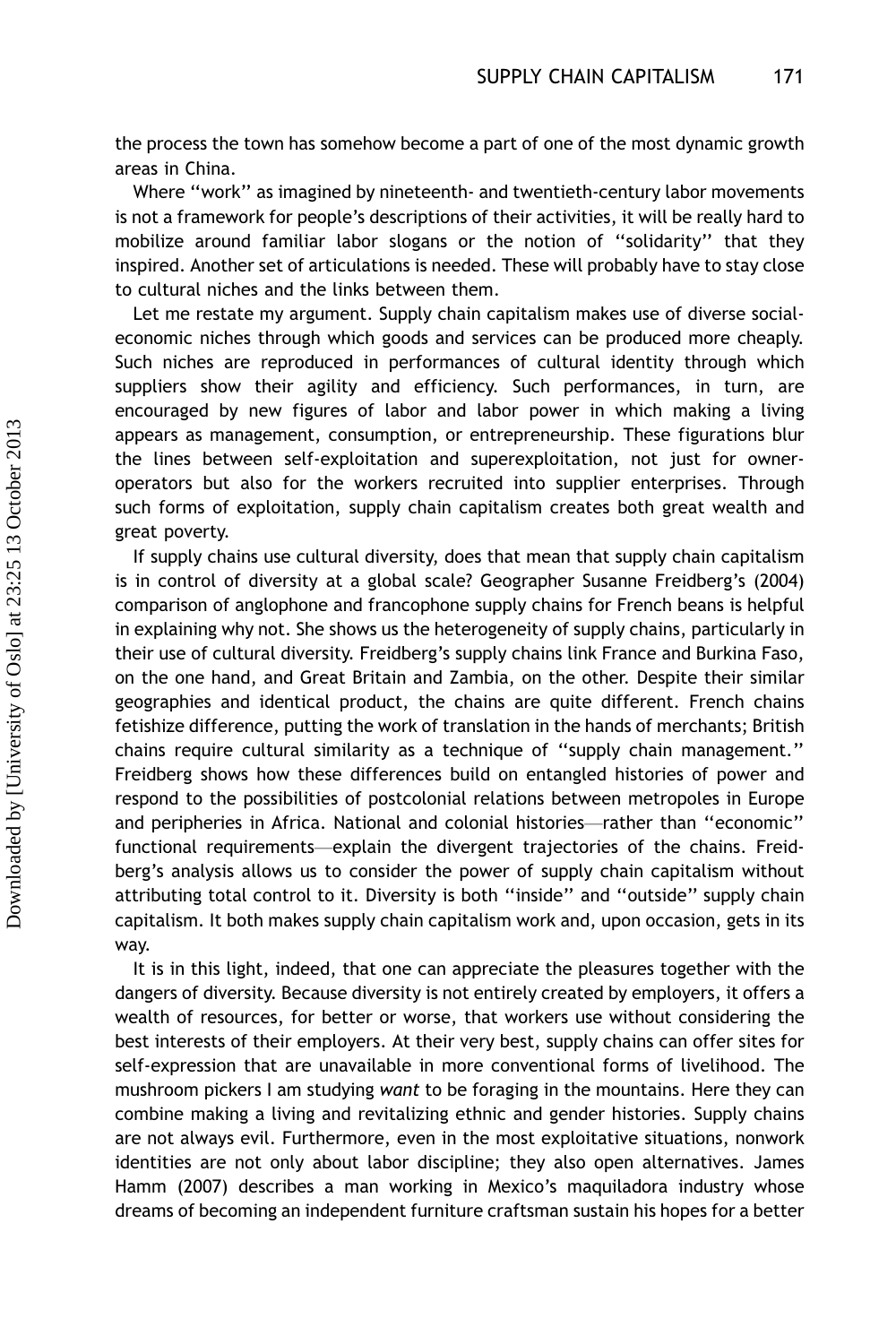future.<sup>32</sup> Like J. K. Gibson-Graham (2006), Hamm imagines creative alternatives emerging from within the interstices between capitalist and noncapitalist spaces. Supply chain performances of niche specificity can make such alternatives more evident, as workers endorse projects of identity that move them beyond (as well as, of course, within) the limitations of their workplaces. There are possibilities for a more livable world here as well as perils. But neither of these can be addressed so long as Utopian thinkers and critical analysts ignore diversity within the structure of capitalism.

#### Into the Labyrinth

Niche-based capitalism is not omnipotent. Indeed, almost by definition, it is disorganized. Despite the paranoid exertions of top-of-the-chain firms such as Wal-Mart, no one can fully keep track of the activities of every firm on the chain. As Nike, quoted at the start of this essay, put it, ''With such cultural, societal and economic diversity, our supply chain is not only large, but complex and ever-changing, making compliance standards and assurance, as suggested by our Code of Conduct, and precise progress measurement extremely difficult."<sup>33</sup>

Niche-based capitalism depends on firms that ply the edge of economic sustainability—and thus negotiate, too, the edge of legitimacy. It is necessarily rent by scandals. Supply chains that generate high profits depend on firms that break not just national laws but also every conceivable humanitarian and environmental standard. Some of them get caught and exposed. Such scandals do not destroy the system. However, they do present openings for criticism and oppositional mobilizations. Such openings will continue to be plentiful as long as supply chains are squeezed for maximum profits. Radical critics and activists should use them.

Using such openings is one way of staying politically close to supply chain hierarchies. This kind of political work requires careful attention to the specificities of particular labor-and-capital-making niches. But this specificity is not enough; our analysis must consider supply chain axes as well as the matrix of other connected and disconnected niches in which a particular niche is embedded.<sup>34</sup> The articulation across such different niches is important in creating misery-or decent livelihoods. I am not asking that political theorists and activists descend into the pointillism of one niche, one struggle. Instead, my goal is to turn attention to the full tapestry of gender, race, and national status through which supply chain exploitation becomes possible.

<sup>32.</sup> I owe this insight, and the citation, to Kenan Ercel. Hamm's analysis concerns both the man and his wife, but his analysis of the wife, which refuses earlier feminist simplifications by abandoning the specificity of women's issues, is less convincing.

<sup>33.</sup> I am grateful to Stade (forthcoming) for introducing me to Nike's web site: http://www. nike.com/nikebiz/nikebiz.jhtml;bsessionid=14BOXLC4W4QMACQCGIPCF4YKAIZEMIZB?page= 25&cat=businessmodel (accessed 2 February 2006).

<sup>34.</sup> Bonacich and Wilson (2005) offer a nice example of thinking through the vulnerabilities of supply chains in their suggestion that the site to begin to organize Wal-Mart would be logistic workers, to whom Wal-Mart has brought sharply declining standards.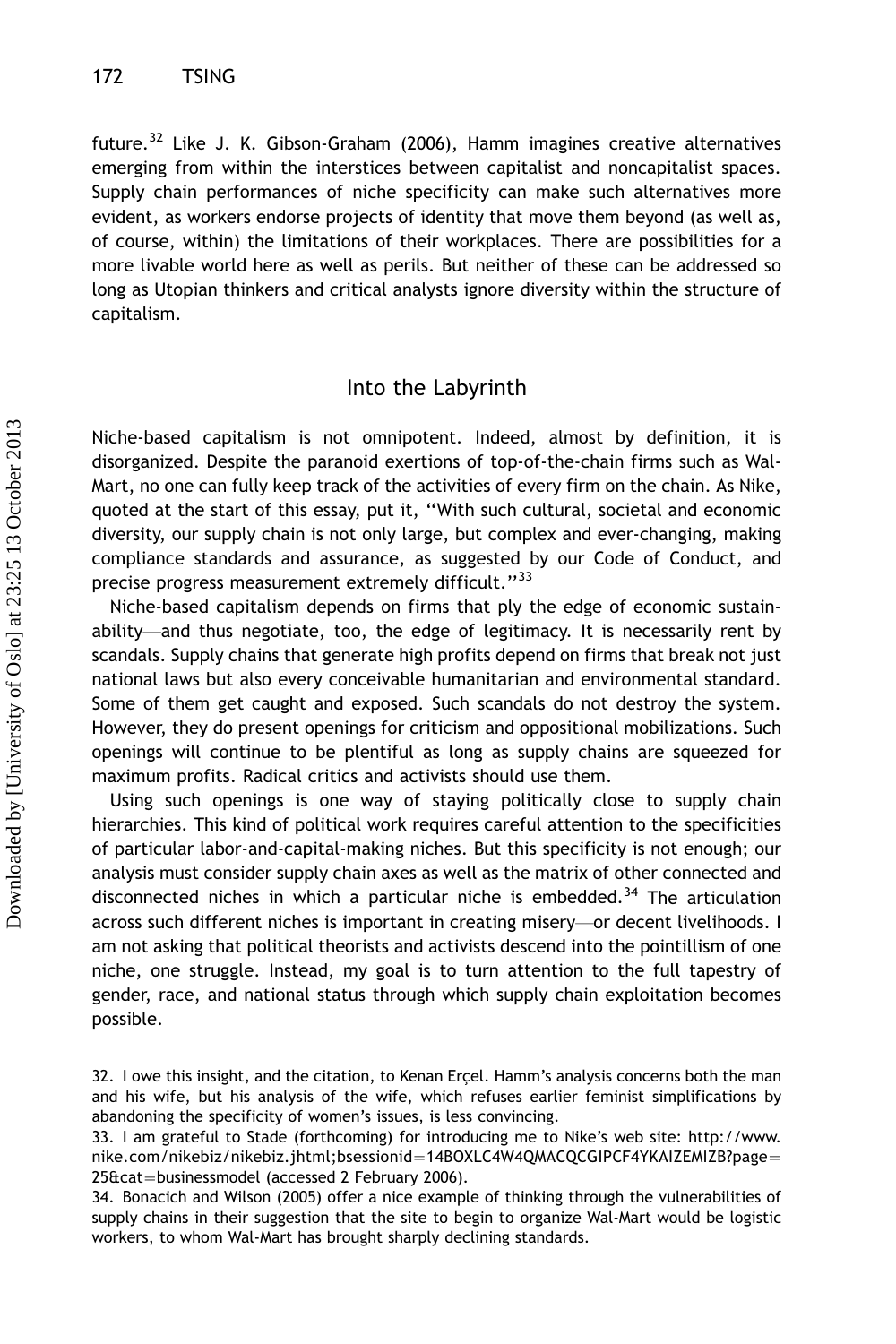Political theory almost never looks at tapestries. It is proud of its monocolor landscapes, which somehow seem more ''theoretical'' for their oversimplifications. Reading them from the United States, it is difficult not to associate such theoretical aspirations with the simplifications of U.S. hegemony. U.S. Americans learn to see the world in simple colors. If U.S. Americans learn even one language other than English, they are unusual talents. We almost never notice more than one non-U.S. place at a given moment in history; it is enough for now, for example, to know that Iraq is out there, and every other place vanishes from the news. Yet in other parts of the world, it really isn't unusual to know several different languages and to be rather knowledgeable about many countries. To ask for a more polyglot political theory should not be impossible.

Supply chain capitalism demands it.

#### Acknowledgments

While I have tried to hold on to the naive enthusiasm that gave birth to this essay, I also want to acknowledge its many midwives. The first version was prepared for Tania Li's capitalism study group at the University of Toronto in December 2005, and the participants in that seminar deserve my hearty thanks for their comments. Subsequent versions were presented at a capitalism seminar of the Institute for Advanced Feminist Research of the University of California, Santa Cruz; at a conference on globalization at Stanford University; at the 2006 anthropology Megaseminar in Denmark; at the Markets in Time seminar at the University of Minnesota; as a colloquium for sociologists at the University of California, Santa Barbara; and at the 2007 conference, Capitalism and Poverty, in Manchester. I am grateful for the useful feedback from each of those occasions; with humility, I admit that I have been unable to incorporate most of it without starting another paper. Certainly, I tried, and the long period before this paper's publication reflects that eventually abandoned struggle. I also want to acknowledge the many conversations to which I am indebted, beginning with the stimulus of the Feminism and Global War group of the IAFR as well as the Center for Cultural Studies at the University of California at Santa Cruz; Lisa Rofel and Sylvia Yanagisako's challenge to think about capitalism; Neferti Tadiar's ''feminist rage''; and the collaborative energies of the Matsutake Worlds Research Group. Great conversations, research insights, and comments from Mark Anderson, Gopal Balakrishnan, Henry Bernstein, Kum-kum Bhavnani, Nils Bubandt, Liam Campling, Julie Chu, Paulla Ebron, Bregje Van Eekelen, Kenan Erçel, John Foran, Dorian Fougeres, Julie Graham, Maia Green, Donna Haraway, Barbara Hariss-White, Gail Hershatter, Karen Ho, Hjorleifur Jonsson, Uma Kothari, Tania Li, Emily Martin, Megan Moodie, Lisa Rofel, James Scott, Bettina Stoetzer, and Sylvia Yanagisako were essential ingredients. Again, I have not been able to incorporate most of what they taught me here, but I hope it shows up in my subsequent work. Finally, the patience and generosity of Jack Amariglio and Karen Ho in soliciting versions of this paper for publication have helped me take this essay off the shelf despite my awareness of its flaws.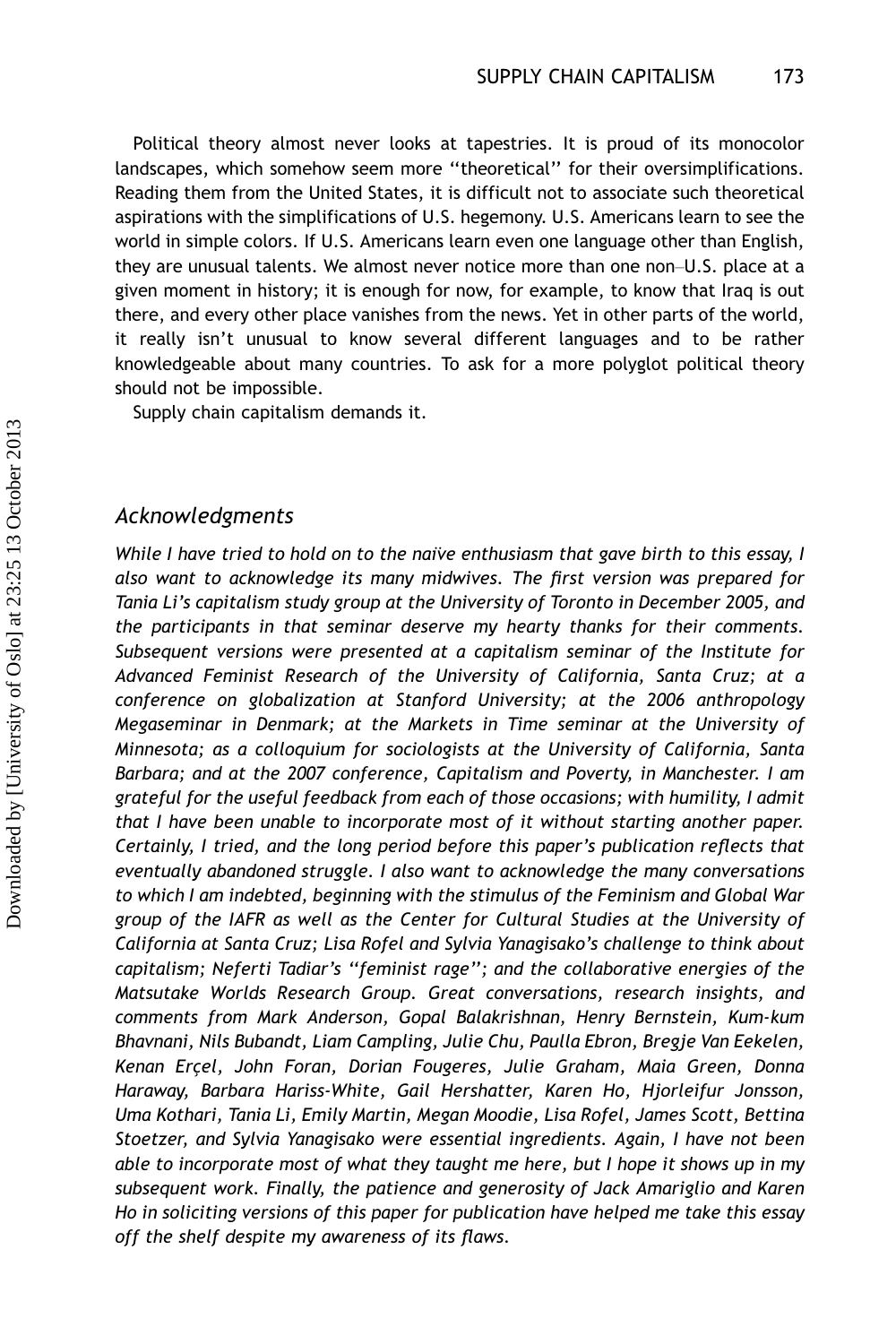#### References

Anderson, M. 2005. This is the Black Power we wear: 'Black America' and the contradictions of consumption in Honduras. Paper prepared for the Center for Cultural Studies, University of California, Santa Cruz.

- Bair, J. 2005. Global capitalism and commodity chains: Looking back, going forward. Competition and Change  $9$  (2): 153-80.
- Barry, A., T. Osborne, and N. Rose, eds. 1996. Foucault and political reason. London: UCL Press.
- Belsie, L. 2002. Wal-Mart: World's largest company. Christian Science Monitor, 19 February 2002.<http://www.csmonitor.com/2002/0219/p01s04-usec.html> (accessed 22 February 2008).

Bernstein, H., and L. Campling. 2006a. Commodity studies and commodity fetishism I: Trading down. Journal of Agrarian Change 6 (2): 239-64.

- -. 2006b. Commodity studies and commodity fetishism II: Profits with principles? Journal of Agrarian Change 6 (3): 414-47.
- Bianco, A. 2006. The bully of Bentonville: The high cost of Wal-Mart's everyday low prices. New York: Doubleday.
- Bonacich, E., and J. Wilson. 2005. Hoisted by its own petard: Organizing Wal-Mart's logistic workers. New Labor Forum 14 (2): 67-75.
- Chu, J. Forthcoming. Cosmologies of credit: Fuzhounese migration and the politics of destination. Duke University Press.
- Collins, J. 2003. Threads: Gender, labor, and power in the global apparel industry. Chicago: University of Chicago Press.
- Ebron, P. 2008. Strike a pose: Capitalism's black identity. In Recharting the black Atlantic, ed. A. Oboe and A. Scacchi, 319-36. New York: Routledge.
- The Economist. n.d. Big Mac index. [http://www.economist.com/markets/Bigmac/](http://www.economist.com/markets/Bigmac/Index.cfm) [Index.cfm](http://www.economist.com/markets/Bigmac/Index.cfm) (accessed 26 February 2008).
- Edinsor, T., and U. Kothari. 2006. Extending networks and mediating brands: Smallholder strategies in a Mauritian market. Transactions of the Institute of British Geographers, n.s. 31: 323-36.
- Ehrenreich, B. 2001. Nickled and dimed: On (not) getting by in America. New York: Metropolitan Books.
- Ferguson, R. 2004. Aberrations in black: Toward a queer of color critique. Minneapolis: University of Minnesota Press.
- Frank, T., and M. Weiland, eds. 1997. Commodify your dissent. New York: W. W. Norton.

Freidberg, S. 2004. French beans and food scares: Culture and commerce in an anxious age. New York: Oxford University Press.

- Friedman, T. 2005. The world is flat: A brief history of the twenty-first century. New York: Farrar, Strauss and Giroux.
- Gereffi, G., and M. Koreniewicz, eds. 1994. Commodity chains and global capitalism. Westport, Conn.: Praeger.
- Gereffi G., J. Humphrey, R. Kaplinsky, and T. Sturgeon. 2001. Globalisation, value chains, and development. IDS Bulletin.
- Gibson-Graham, J. K. 1996. The end of capitalism (as we knew it): A feminist critique of political economy. Cambridge, Mass.: Blackwell.
	- $-$ . 2006. A postcapitalist politics. Minneapolis: University of Minnesota.

<sup>.</sup> Forthcoming. Blackness and indigeneity: Garifuna and the politics of race and culture in Honduras.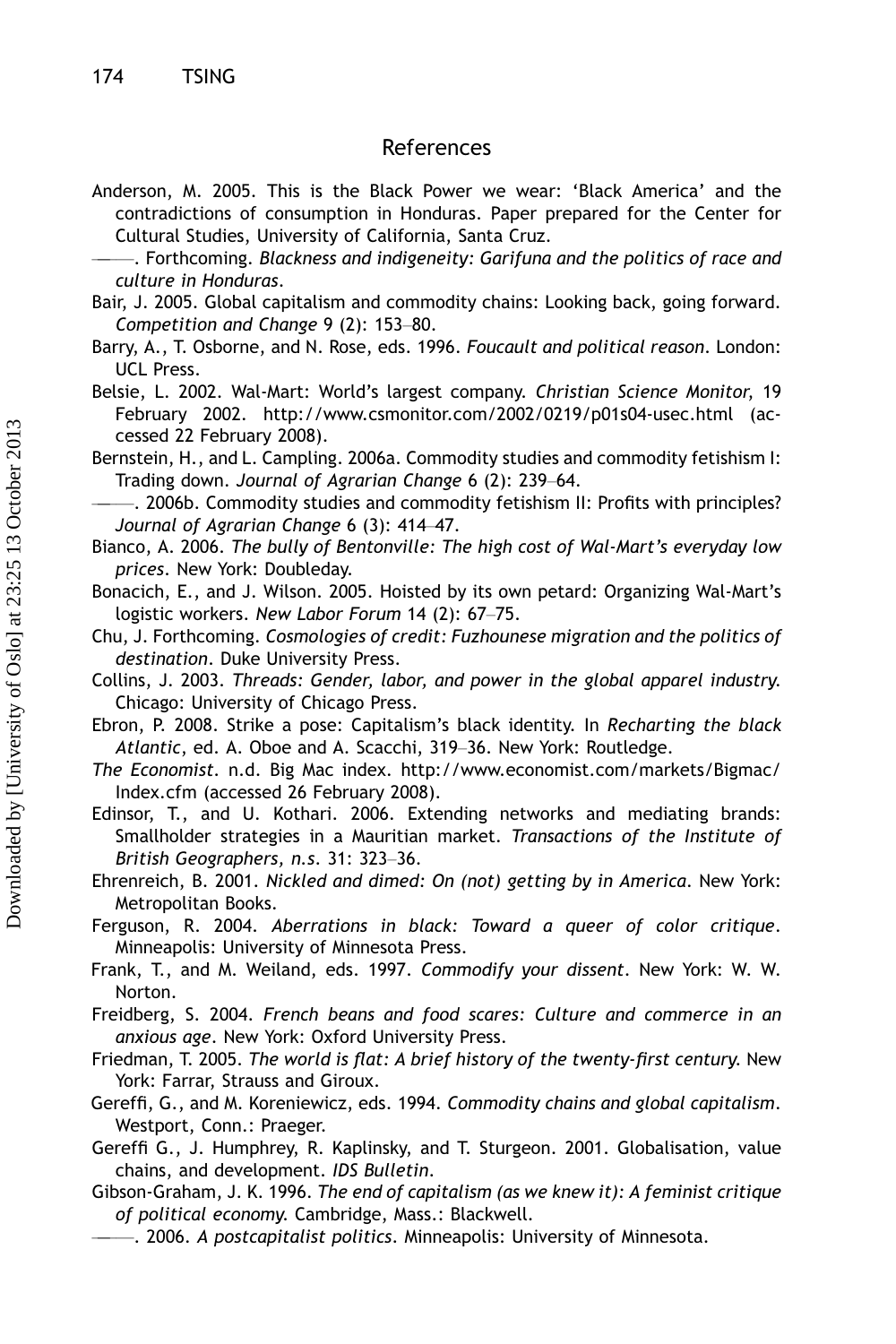- Greenhouse, S. 2006. Teamsters hope to lure FedEx drivers. New York Times, 30 May. <http://www.nytimes.com/2006/05/30/us/30fedex.html>.
- Hamm, J. 2007. Pablo and Maria: A Marxian class analysis. Rethinking Marxism 19 (3): 380-95.
- Hampden-Turner, C., and A. Trompenaars. 1993. The seven cultures of capitalism. New York: Doubleday.
- Haraway, D. 2007. When species meet. Minneapolis: University of Minnesota Press.
- Hardt, M., and A. Negri. 2000. Empire. Cambridge, Mass.: Harvard University Press.
- -. 2004. Multitude: War and democracy in the age of Empire. New York: Penguin. Hilton, I. 2005. Made in China. Granta 89: 13-54.
- Ho, K. Forthcoming. Liquefying the bull: Wall Street worldviews, corporate America, and the making of markets. Durham, N.C.: Duke University Press.
- Hughes, A., and S. Reimer, eds. 2004. Geographies of commodity chains. New York: Routledge.
- Jeffrey, L. 2001. Selling selves: Meanings of the market in the People's Republic of China. Ph.D. diss., University of California, Santa Cruz.
- Klein, N. 2000. No logo: Taking aim at the brand bullies. Toronto: Alfred A. Knopf Canada.
- Korzeniewicz, M. 1994. Commodity chains and marketing strategies: Nike and the global athletic footwear industry. In Commodity chains and global capitalism, ed. G. Gereffi and M. Korzeniewicz, 247-65. Westport, Conn.: Praeger.
- Kothari, U. 2007. Local production and global consumption. Presented at the Conference on Poverty and Capitalism, June, Manchester.
- Kothari, U., and N. Laurie. 2005. Different bodies, same clothes: An agenda for local consumption and global identities. Area 37 (2):  $223-7$ .
- Lichtenstein, N., ed. 2006. Wal-Mart: The face of twenty-first century capitalism. New York: W. W. Norton.
- Locke, R. 2002. The promise and perils of globalization: The case of Nike. MIT Industrial Performance Center, Working Paper IPC-02-007.
- Mintz, S. 1986. Sweetness and power: The place of sugar in modern history. New York: Penguin.
- Moreton, B. 2006. The soul of the service economy: Wal-Mart and the making of Christian free enterprise, 1924-1994. Ph.D. diss., Yale University.
- Ong, A. 1987. Spirits of resistance and capitalist discipline: Factory women in Malaysia. Albany: State University of New York Press.
	- -. 1999. Flexible citizenship: The cultural logics of transnationality. Durham, N.C.: Duke University Press.
- Outsourcing Institute. 2007. Special advertising supplement to the New York Times, 7 March, 7.<http://www.outsourcing.com> (accessed 23 February 2008).
- Oxfam 2005. Trading away our rights: Women working in global supply chains. Oxfam.
- Petrovic, M., and G. Hamilton. 2006. Making global markets: Wal-Mart and its suppliers. In Lichtenstein 2006, 107-42.
- Roediger, D. 1999. The wages of whiteness: Race and the making of the American working class, 2d ed. New York: Verso.
- Rofel, L. 1999. Other modernities: Gendered yearnings in China after socialism. Berkeley and Los Angeles: University of California Press.
- Rosen, E. I. 2002. Making sweatshops: The globalization of the U.S. apparel industry. Berkeley and Los Angeles: University of California Press.
- $-$ . 2006. How to squeeze more out of a penny. In Lichtenstein 2006, 243–60.